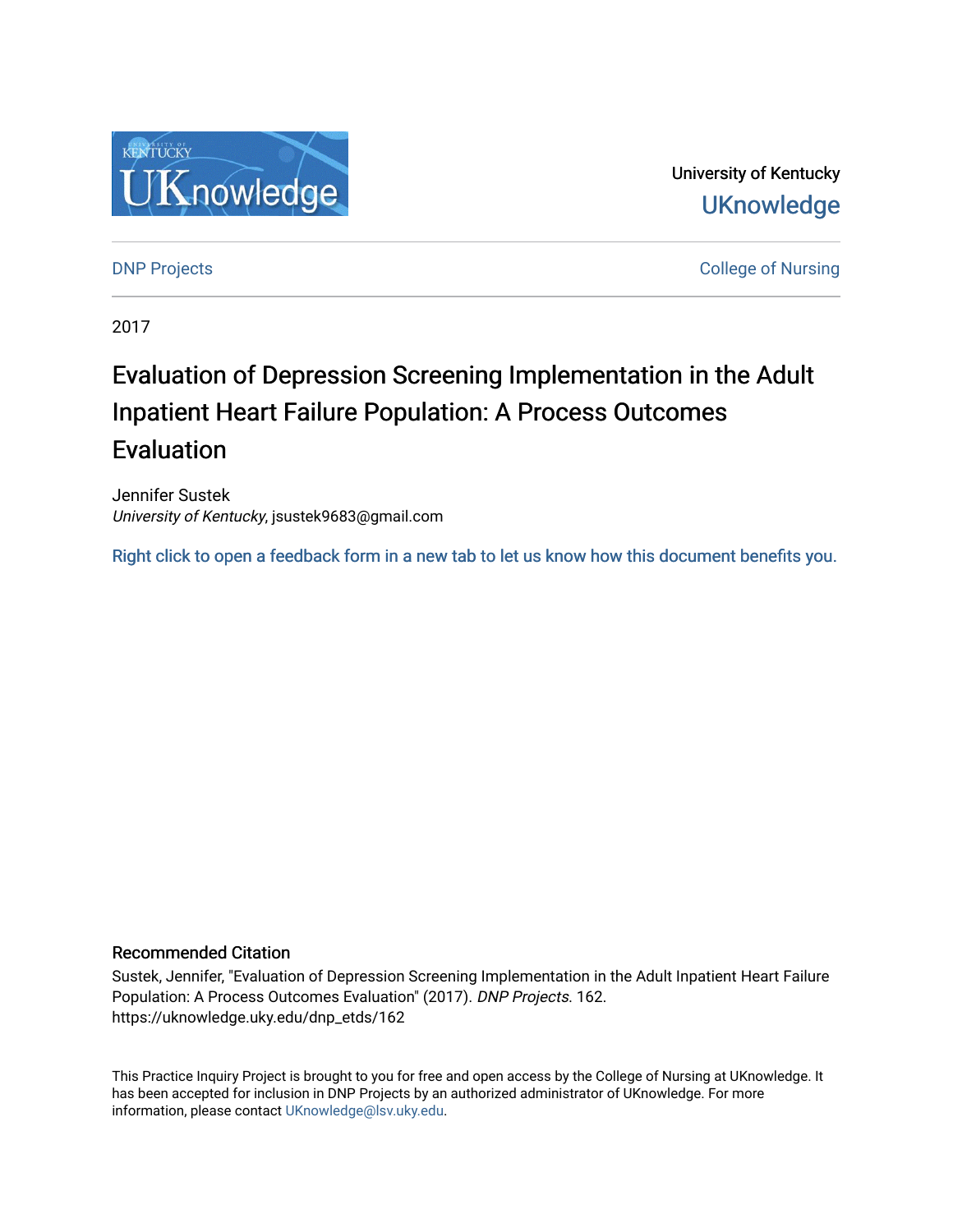Final DNP Project Report

Evaluation of Depression Screening Implementation in the Adult Inpatient Heart Failure Population: A Process Outcomes Evaluation

Jennifer A. Sustek RN, BSN, CCRN

University of Kentucky

College of Nursing

Fall, 2017

Melanie G. Hardin-Pierce, DNP, RN, APRN, ACNP-BC—Committee Chair Sheila Melander, PhD, APRN, ACNP-BC, FCCM, FAANP—Committee Member Michelle Pendleton, DNP, MSN, RN, CPHQ —Committee Member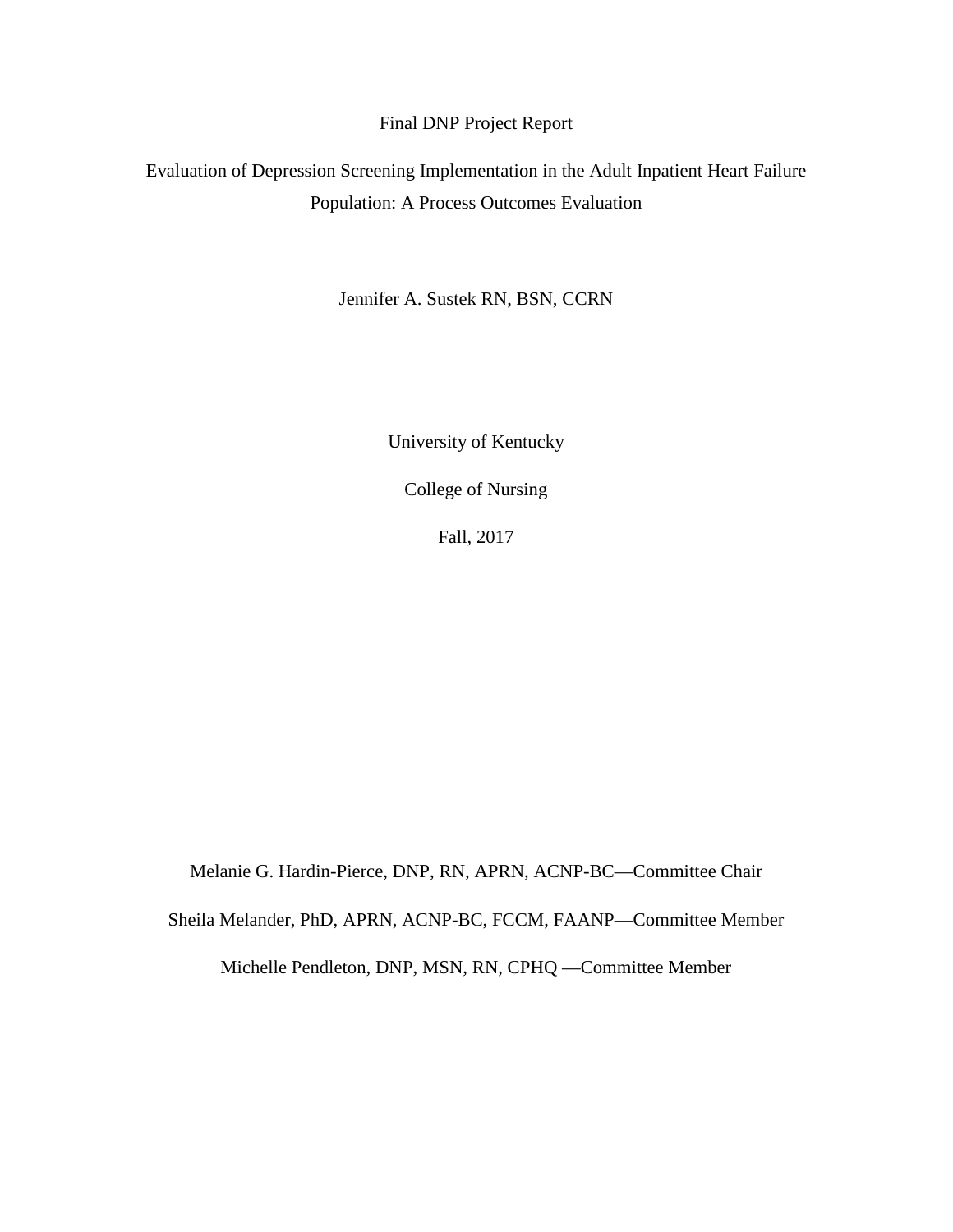#### Dedication

This and the entirety of my work to complete the DNP journey is dedicated to my son, Paul. For half of my son's life I have been working full time and pursing this Doctor of Nursing Practice degree. Now as the end of this journey draws near I look back with love and appreciation for my son's sacrifice. It was not a sacrifice that he made willingly but one that I chose for him. When he is a grown man my hope is that he will look back with pride for what his mother has achieved. I hope that he will know, whole-heartedly, that I did it all for him, to teach him the benefit of hard work and sacrifice, and to never give up no matter how hard something may seem at the time. The worrying is always worse than the doing, just keep doing.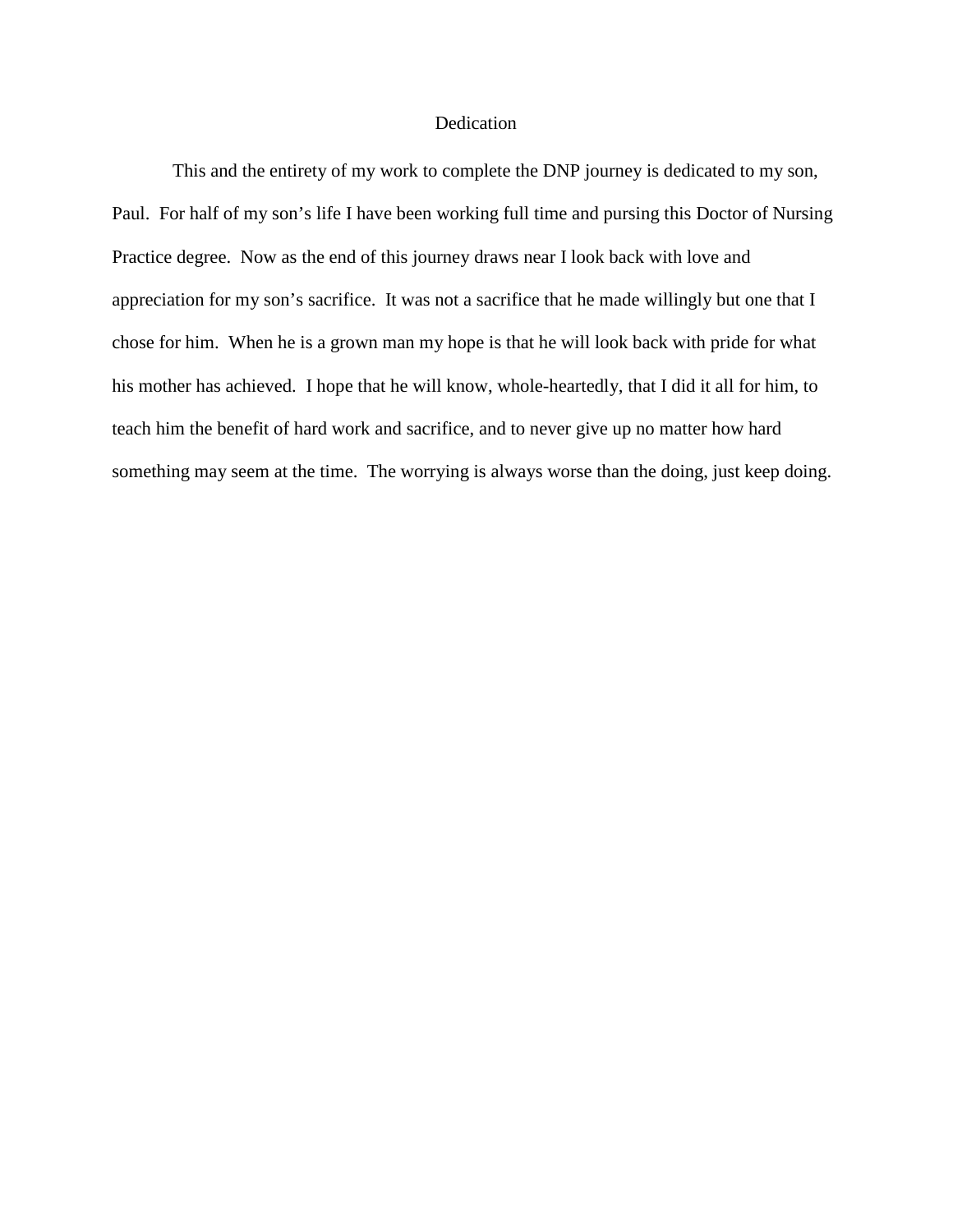#### **Acknowledgements**

<span id="page-3-0"></span>I must first acknowledge Norton Healthcare and the University of Kentucky College of Nursing for the opportunity to participate in this program. The partnership of these organizations made achievement of my goal of being a DNP prepared practitioner a reality, I am forever grateful. I would also like to extend my most sincere thanks to Dr. Melanie Hardin-Pierce for her support during these past three years. She has gone above and beyond what is required from an academic advisor and has been a true comfort and support to me throughout. I would also like to acknowledge Dr. Sheila Melander and Dr. Michelle Pendleton for their support, input and participation as members of my advisory committee. For their academic guidance and contributions to my success I acknowledge Dr. Amanda Wiggins and Dr. Patricia Howard.

Our executive secretary Betty Hayes deserves special thanks for all her long hours and dedication to the success of each student in this program. I would also like to recognize my classmates who have been continuously supportive throughout this journey.

A very personal recognition goes to Lauren Knight and Cat Tomes. These two extraordinary women have been by my side from when I was contemplating applying for this program and they will be there to celebrate with me when it is complete. They have been there to support me at my weakest moments and have encouraged me every step of the way. They are my greatest cheerleaders and truest friends, there are no words to do my gratitude for them justice.

"Norton Healthcare Scholarship Recipient: This Doctor of Nursing Practice project and program of study was fully funded through the University of Kentucky College of Nursing and Norton Healthcare academic-practice partnership."

iii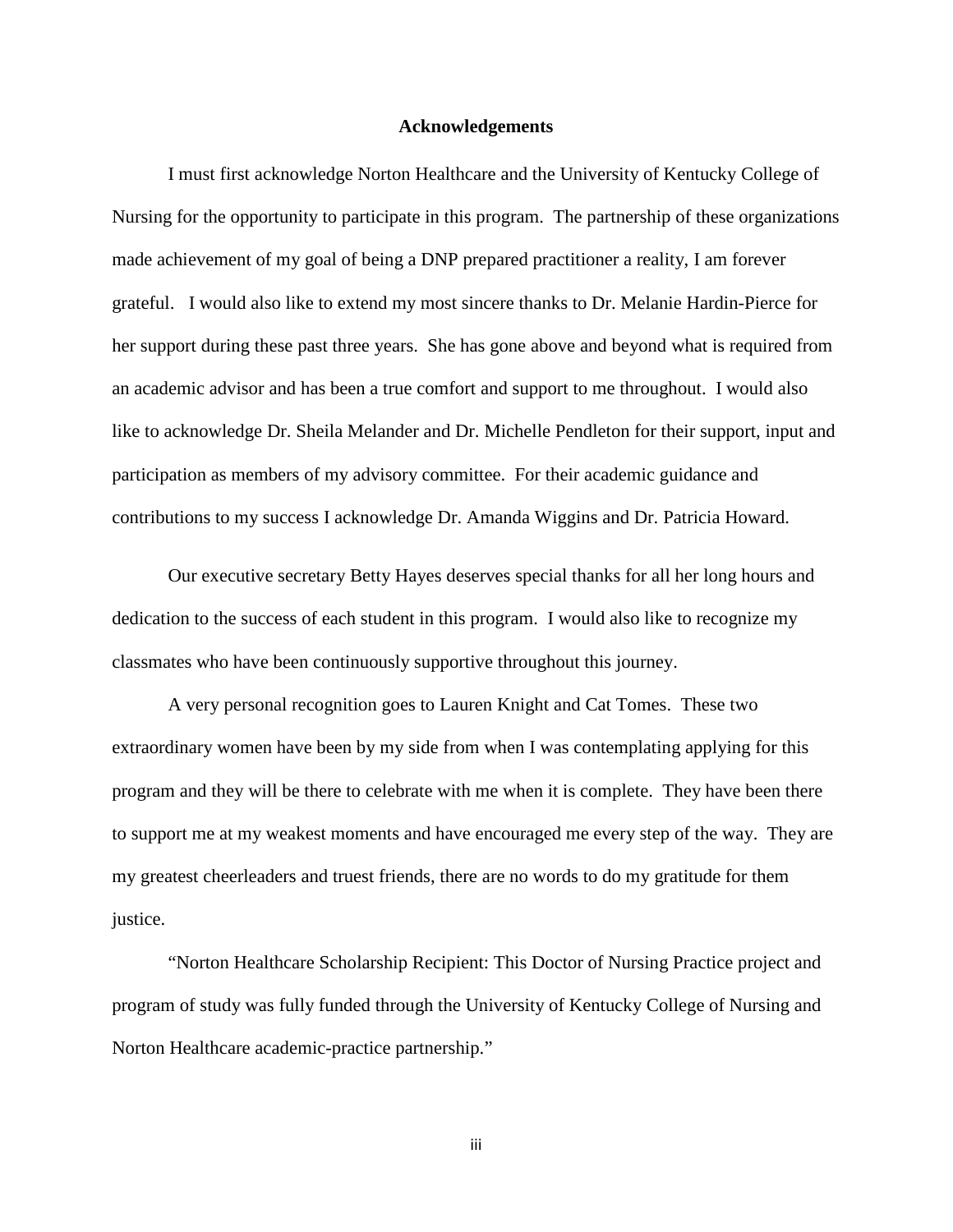# **Table of Contents**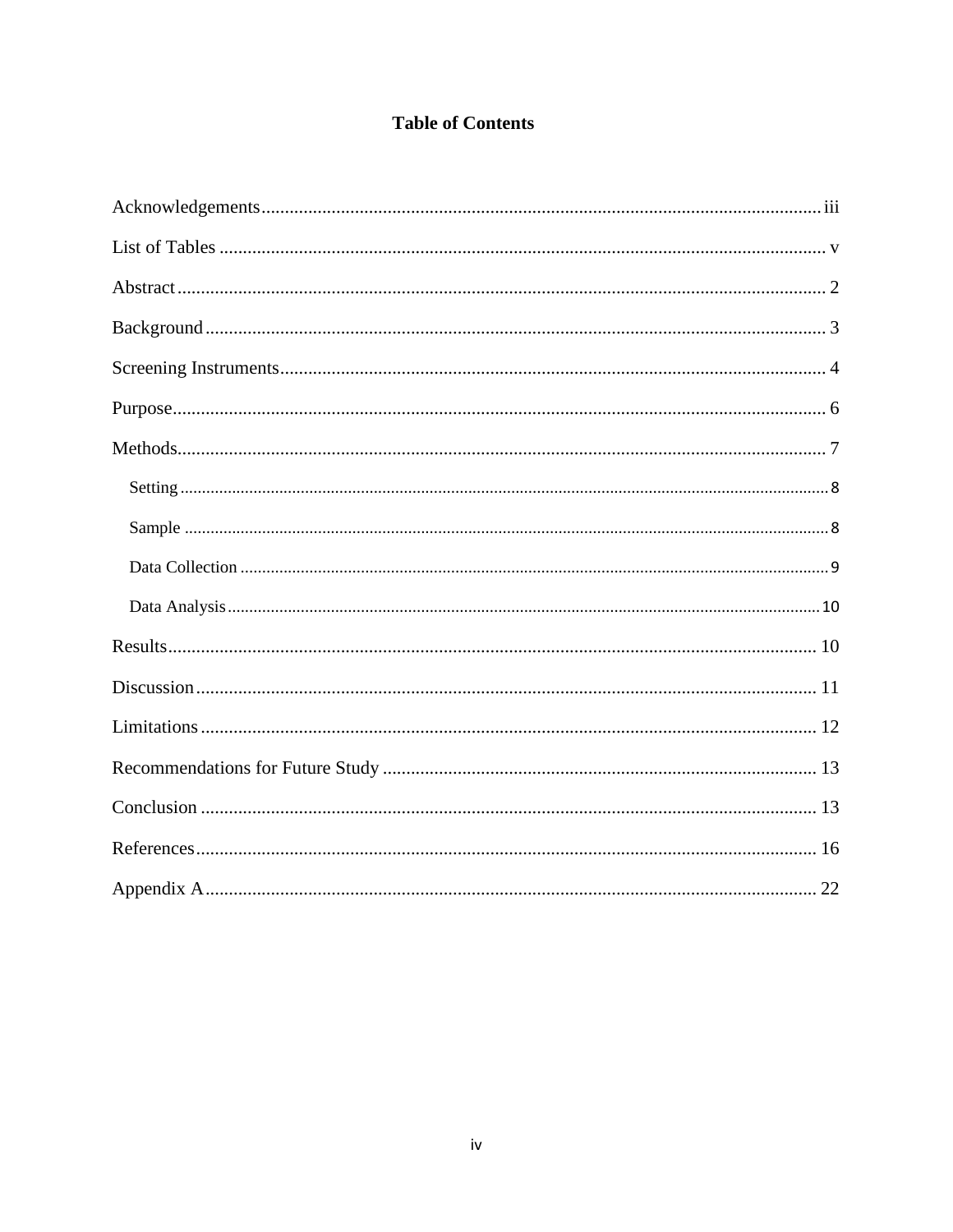# **List of Tables**

<span id="page-5-0"></span>

| Table 1— Inclusion Criteria List of Heart Failure ICD-10 Codes 19 |  |
|-------------------------------------------------------------------|--|
|                                                                   |  |
|                                                                   |  |
|                                                                   |  |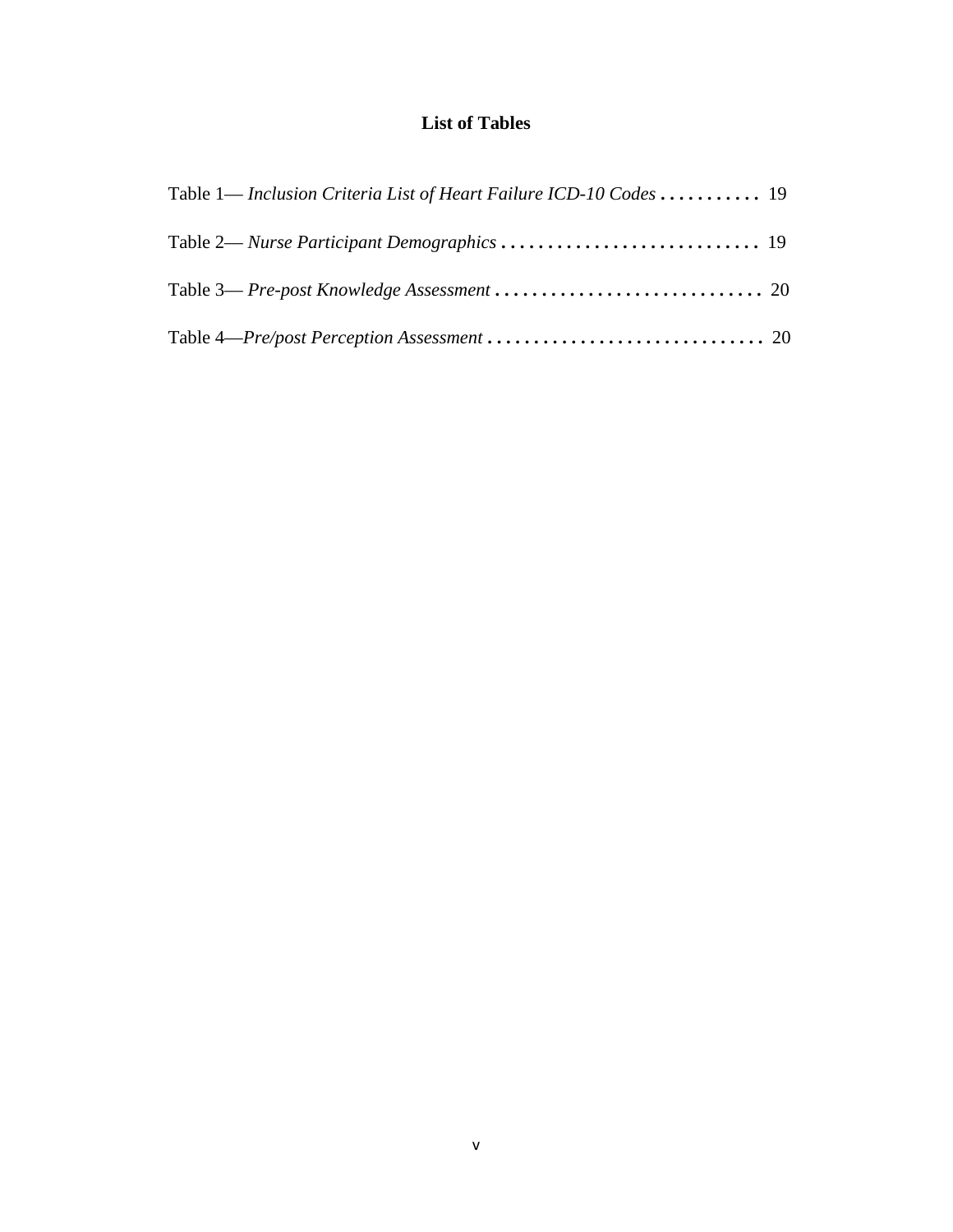# Evaluation of depression screening implementation in the adult inpatient

heart failure population: a process outcomes evaluation

Jennifer A. Sustek

University of Kentucky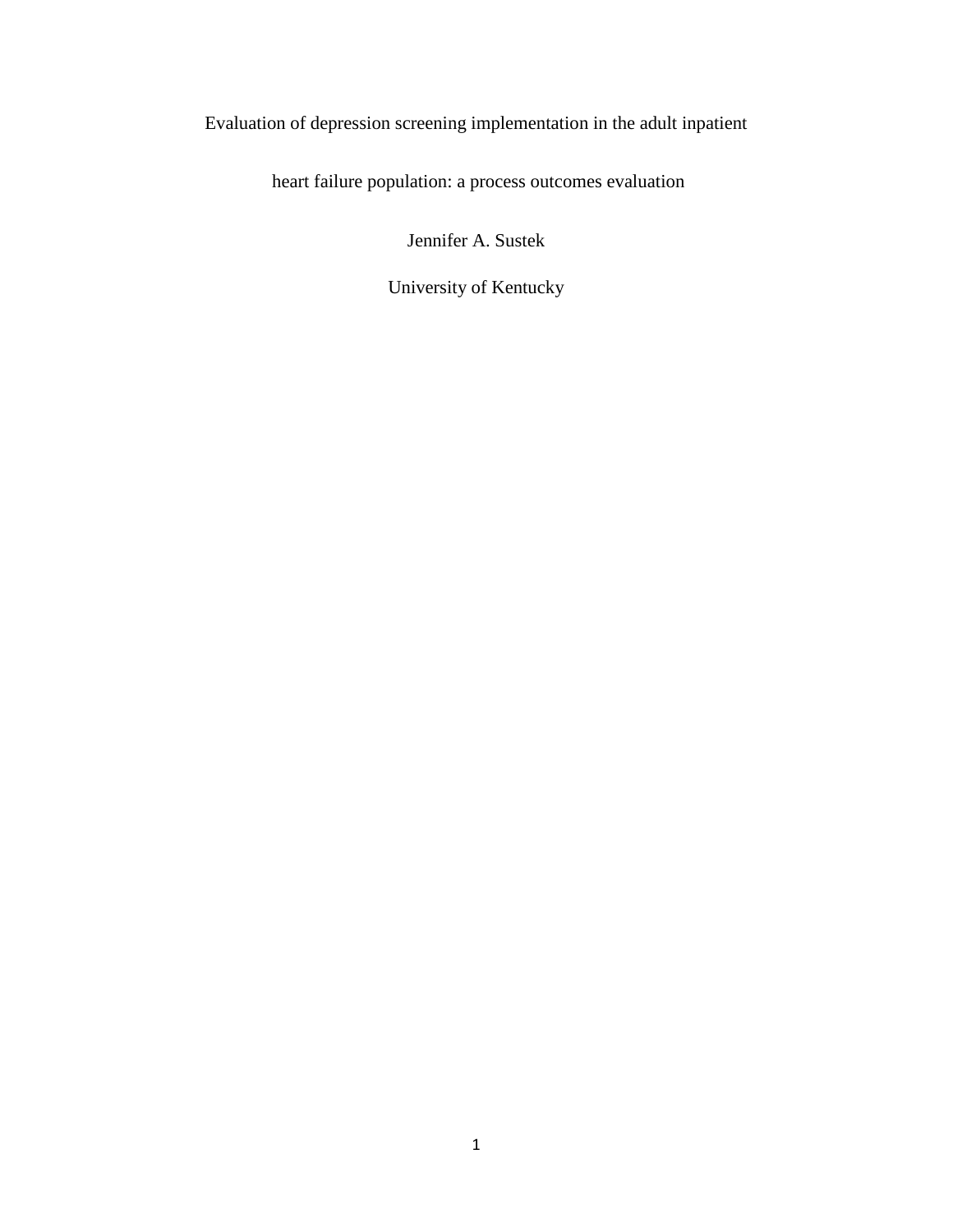#### **Abstract**

<span id="page-7-0"></span>BACKGROUND: Extensive study has found depression in heart failure (HF) patients to be a significant risk factor which has been associated with poor outcomes and increased medical cost for this population. It is highly recommended to screen HF patients for depression to identify this important risk factor. The PHQ-9 depression screening instrument (sensitivity 70% specificity 92%) has been identified as a valid measure to detect depression in the HF population. Implementing a depression screening protocol in an inpatient environment requires education of providers to establish awareness of best practice and foster confidence in their application of the screening instrument. OBJECTIVE: To determine if a correlation exists between provider knowledge of depression screening in the HF population, and adherence to a depression screening protocol. METHODS: A literature review was conducted to determine appropriate depression screening instruments for use in the HF population. Results were utilized to develop an education plan with pre-posttest, and depression screening protocol for implementation. A pilot study was conducted in the critical care unit of Norton Brownsboro Hospital (NBH) from September 27, 2017 through October 30, 2017. RESULTS: Adherence to the screening protocol was 40.6 percent. Pre-post assessment of provider knowledge following provider education was correct and unchanged for three out of four knowledge items. Significant (*P*<.05) increase of knowledge (*P*= .002) for the remaining item. Perceptions of the burden of untreated/undetected depression in the HF population increased significantly (*P*= .001, *P*= .04, *P*= .09). CONCLUSIONS: No association between knowledge and adherence to a depression screening

protocol was found. Provider knowledge showed significant increase after an education intervention. These results indicate that more is required beyond effective education of providers to achieve the goal of depression screening in the inpatient HF population.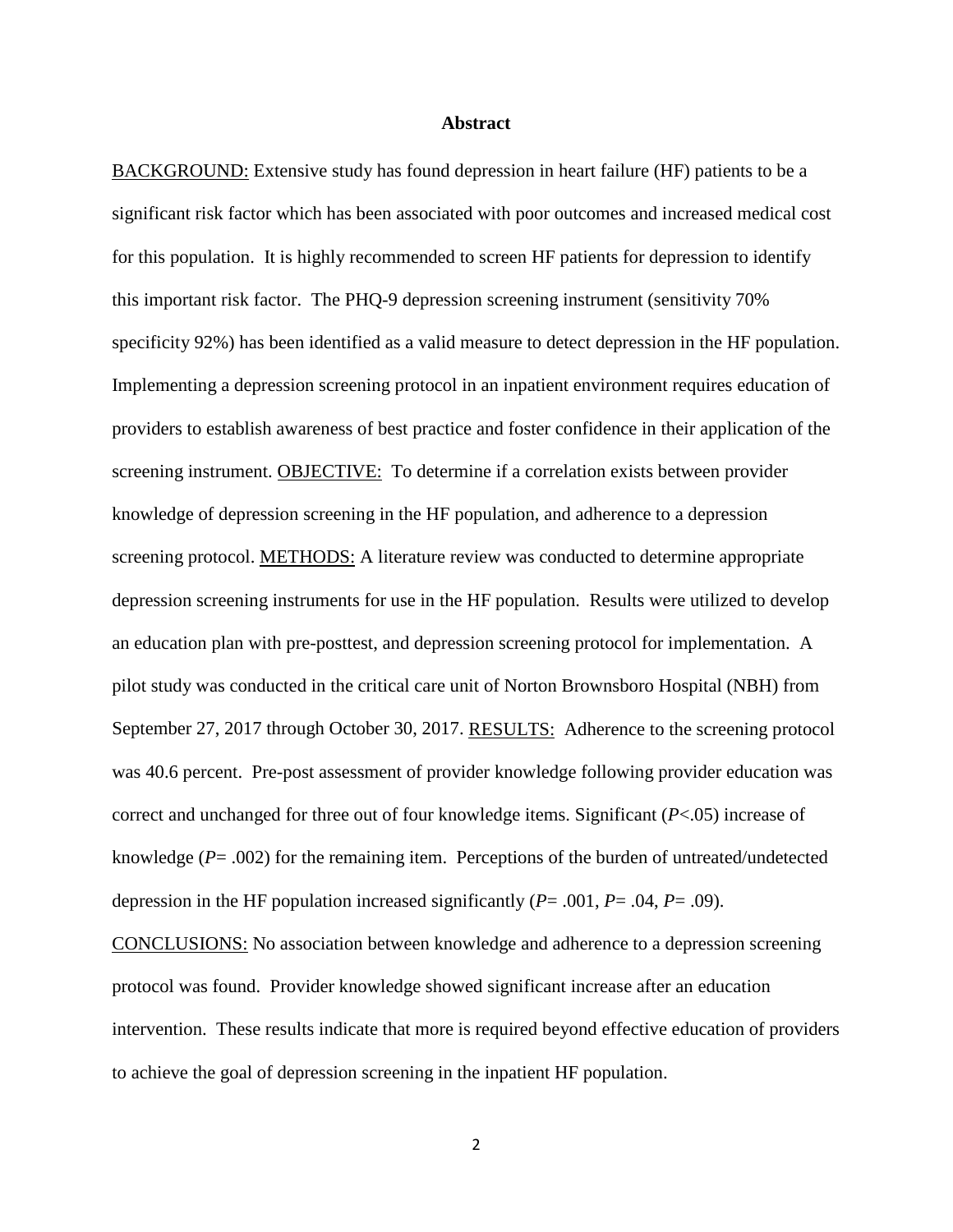#### **Background**

<span id="page-8-0"></span>Heart failure (HF) is a life-threatening condition where the heart can no longer pump blood effectively to the body. HF is a chronic disease that effects 5.7 million people in the U.S., it is a contributing cause to one out of every nine deaths annually in the U.S.; an estimated 20- 40% of people with a diagnosis of heart failure have depression as a comorbidity (Mbakwen, Aina, & Amadi, 2016). Heart disease is the leading cause of disability in the U.S. (CDC, 2011). Depression is prevalent in populations with chronic diseases; more specifically depression has been found to be independently associated with poor outcomes, specifically risk of readmission, in the elderly heart failure population (Freedland et al., 2016). In chronically ill patients, selfefficacy is identified as being one of the strongest predictors of health-promoting behaviors and is influenced by factors such as social support and depression (Maeda, Shen, Schwarz, Farrell,  $\&$ Mallon, 2013). Physiologic factors of depression such as lethargy and motor retardation along with psychological factors such as pessimism and low self-esteem contribute to poor selfefficacy behavior in HF patients with comorbid depression leading to nonadherence to HF management and consequential rehospitalization (Maeda et al., 2013).

Both prevalence and cost of care for HF in the U.S. are expected to increase greatly due to the aging population; it is estimated that by 2030 more than 8 million Americans will have HF with total costs increasing from \$31 billion, in 2012, to \$70 billion by the year 2030 (Heidenreich et al., 2013). Similarly, in 2016, the American Heart Association (AHA) commissioned a study to project the burden of cardiovascular disease through the year 2035 (AHA, 2017). The report prepared by RTI International projects an estimated 8.8 million Americans with HF by the year 2035 and a rise in total cost from \$29 billion, in 2015, to \$64 billion by 2035 (Khavjou, Phelps, & Leib, 2016).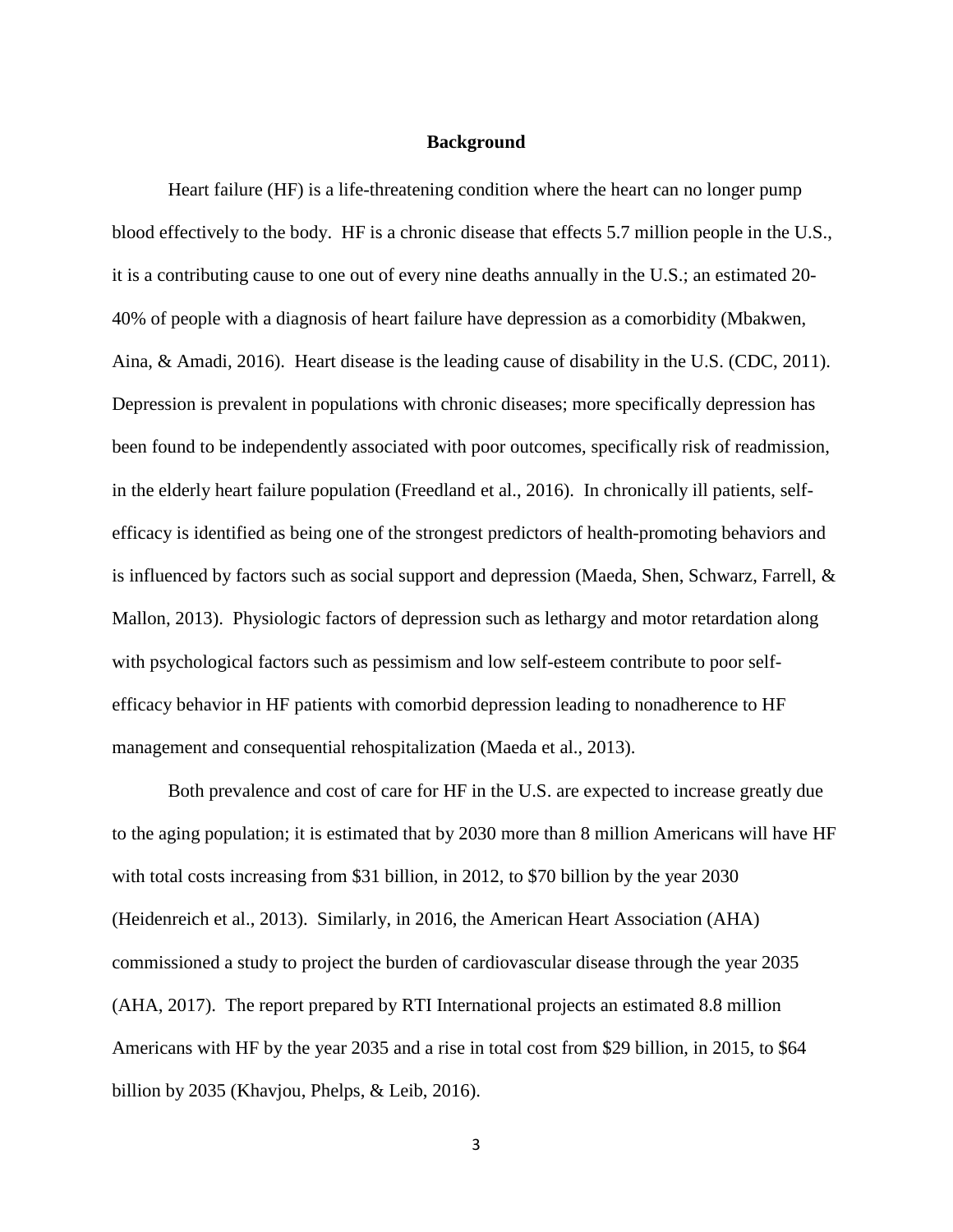Prior to recent updates, HF guidelines in the U.S. were adopted, in part, from the Scottish Intercollegiate Guidelines Network (SIGN) HF guidelines that were published in 2007, these guidelines do not specify depression screening as a necessary measure (SIGN, 2007). Since that time, SIGN has updated their guidelines to include depression screening in the management of HF, however, they do not recommend a single preferred screening instrument or treatment approach once depression has been identified (SIGN, 2016). In April 2017, a focused update of HF management guidelines was published by the American College of Cardiology (ACC), the AHA Task Force on Clinical Practice Guidelines, and the Heart Failure Society of America (HFSA). This update also fails to include depression screening as a necessary measure in the management of HF (Yancy et al., 2017). The US Preventive Services Task Force (USPSTF) has issued recommendations to screen all adult patients for depression, stating that the harm in doing so is "small to none" (Sui, 2016**).** HF patients with depression should be comprehensively identified due to their increased risk for poor outcomes (Rustad, Stern, Hebert, & Musselman, 2013).

#### **Screening Instruments**

<span id="page-9-0"></span>To choose an appropriate depression screening instrument for use in the HF population, a literature review was completed. A search of current evidence was done utilizing Medline, PubMed, Ebscohost, and CINAHL databases using the terms: depression, heart failure, depression screening, depression screening instruments, comorbid depression, readmission, and rehospitalization. Results were limited to publications within the past 10 years, English language, and age 18+.

A total of 9 studies met criteria for review. Rapid appraisal tools were used to verify the quality of chosen studies and each were found to be reasonable choices for inclusion. This was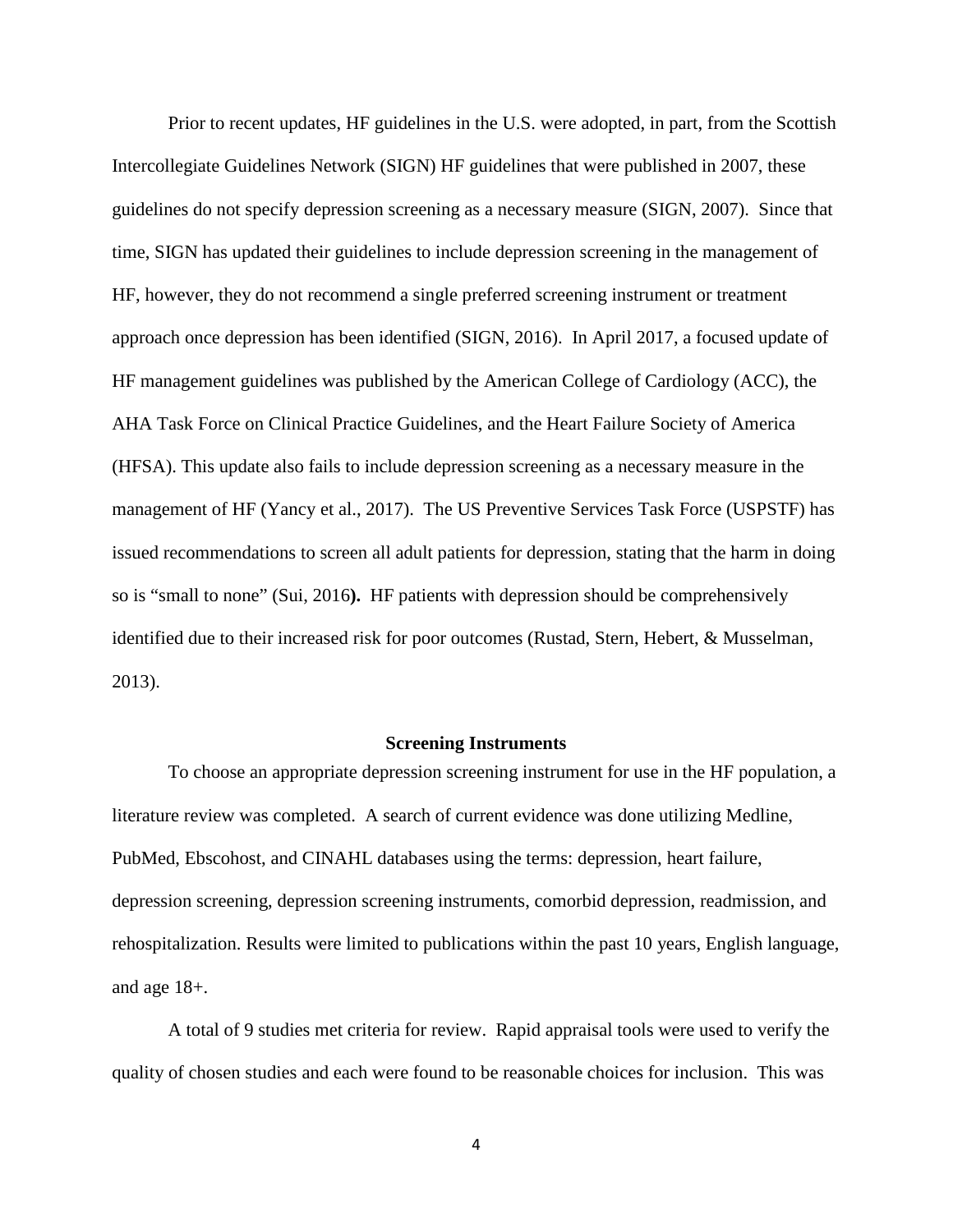determined by evaluating conflicts of interest and statistical evidence, specifically validity and reliability of instruments. Strength and quality of the 9 chosen pieces of evidence are as follows: III-A (4), III-B (2), IV-A (2), IV-B; evidence was evaluated using the Johns Hopkins rating scheme (Newhouse et al., 2005).

The literature review provided evidence that dimensional screening instruments (BDI, GDS, HADS, CES-D, DMI-10/18, Zung Depression Scale, Hospital Anxiety and Depression Index, PHQ-2, PROMIS, Medical Outcome Survey-Depression Instrument) detect higher rates of depressive symptoms where categoric instruments (DIS, CDS) rely on the precision of the interviewer to be reliable (Johansson, Dahlstrom, & Brostrom, 2006). The challenge in choosing a screening instrument for this population is compounded by overlapping symptoms such as fatigue and loss of appetite which could be attributed to either depression or HF. The evidence revealed that the GDS, BDI, CES-D, HADI, Medical Outcome Survey-Depression Instrument, and Zung Depression Scale are all poor instruments for detecting overlap of somatic depressive symptoms and physical cardiac symptoms (Delville & Mcdougall, 2008; Haworth, Moniz-Cook, Clark, Wang, & Cleland, 2007; Johnson et al.,2012).

With the goal of applying use of the chosen instrument in the inpatient setting, ease of use is also a factor to examine. The DIS and CDS are instruments that are highly valid and reliable however they each require dedicated time and precision for accuracy and would therefore be inappropriate for bedside use by staff nurses (Delville & Mcdougall, 2008; Haworth et al., 2007; Ski, Thompson, Hare, Stewart, & Watson, 2012). The remaining evaluated instruments, PROMIS- Depression Short Form, PHQ-2, HADS, DMI 10/18 and PHQ-9, vary in length and have proved to be valid and reliable (Fischer et al., 2013; Hammash et al., 2012; Hilton et al., 2006; Smith, 2010). Of those instruments the PHQ-9 is selected for its ease of use,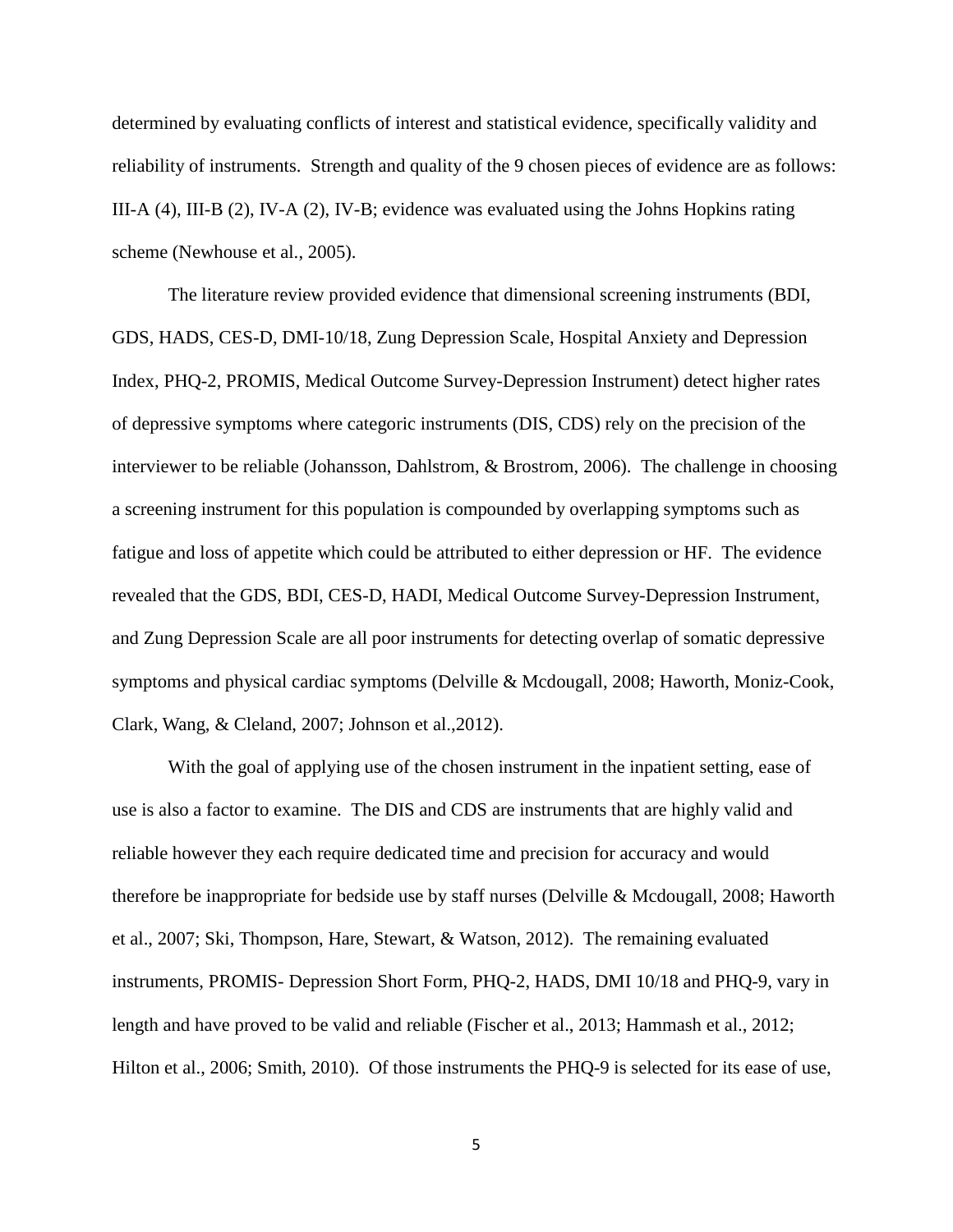in both the outpatient and inpatient setting, and proven ability to detect depression in the adult HF population.

 The PHQ-9 depression screening instrument is both categorical and dimensional and is a solid choice considering that it can be used in both inpatient and outpatient settings, as it can be provider driven or used in patient self-reporting (Hammash et al., 2012). In a paper reviewing 8 separate depression screening instruments the PHQ and BDI were determined to be superior to others, however the BDI has already been ruled out for the HF population as it has poor ability to discern overlap of symptoms (Ceccarini, Manzoni, & Castelnuovo, 2014).

After reviewing the literature, the PHQ-9 appears to be a valid instrument for depression screening in the inpatient HF population.t. The implementation of depression screening would apply to all adult HF patients who are admitted to the inpatient setting. There is evidence to support the use of PHQ-9 screening in the hospitalized HF population; research has found positive screening to be associated with an increased 4-year all-cause mortality in patients with systolic heart failure specifically (Deveney, Belnap, Mazumdar, & Rollman, 2016).

The PHQ-9 is practical and valid for the purpose of this study; it has already been chosen by Norton Healthcare for use in the stroke patient population and is built into the organization's electronic medical record (EMR) system; it can be added to the chart of any patient admitted to a Norton Healthcare facility. Proven to be valid and reliable the PI has chosen to use the PHQ-9 depression screening instrument for the adult inpatient HF population (Hammash et al., 2012).

#### **Purpose**

<span id="page-11-0"></span>The specific aim of this study is to evaluate the adherence of staff nurses to a new depression screening protocol for the adult inpatient HF population within NBH ICU 3E and 5W, following an education intervention. This pilot study aims to identify if there is a correlation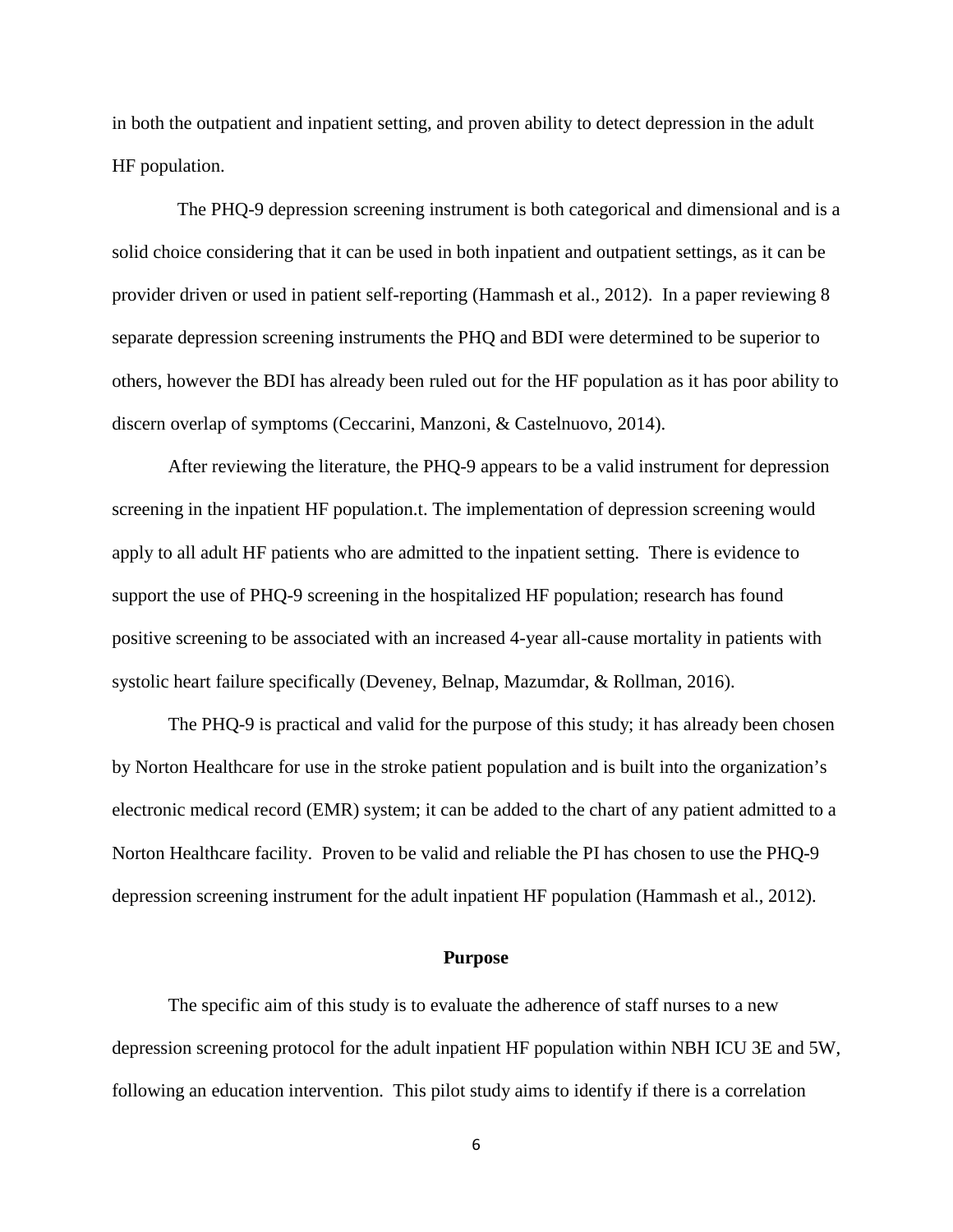between an education intervention and adherence to a screening protocol. The following four research questions guided this project.

- 1. What perceptions do providers hold regarding HF and comorbid depression?
- 2. Are providers knowledgeable about the use of the PHQ-9 depression screening instrument?
- **3.** Is there a correlation between education about HF with comorbid depression and depression screening in the critical care setting?

#### **Methods**

<span id="page-12-0"></span>This project utilized a descriptive quasi-experimental, post-test only evaluation of adherence to depression screening in the adult ICU inpatient HF population. This study was designed to measure the adherence rate of NBH ICU staff nurses to newly implemented depression screening protocol of ICU inpatients, with new or pre-existing diagnosis of HF, using the PHQ-9 depression screening instrument after an education intervention. Additionally, this study evaluated staff nursing knowledge and perceptions of depression screening using pre/post assessment.

Education of the ICU staff nurses about PHQ-9 depression screening within the adult inpatient HF population as well as use of the PHQ-9 in Epic was be provided in face to face education sessions, via email and through educational fliers which were posted throughout staff common areas. A baseline/pre-assessment of knowledge and perception concerning depression screening (Appendix A) and demographic questionnaire were collected after participant recruitment and consent. After receiving education, participating nurses were instructed to utilize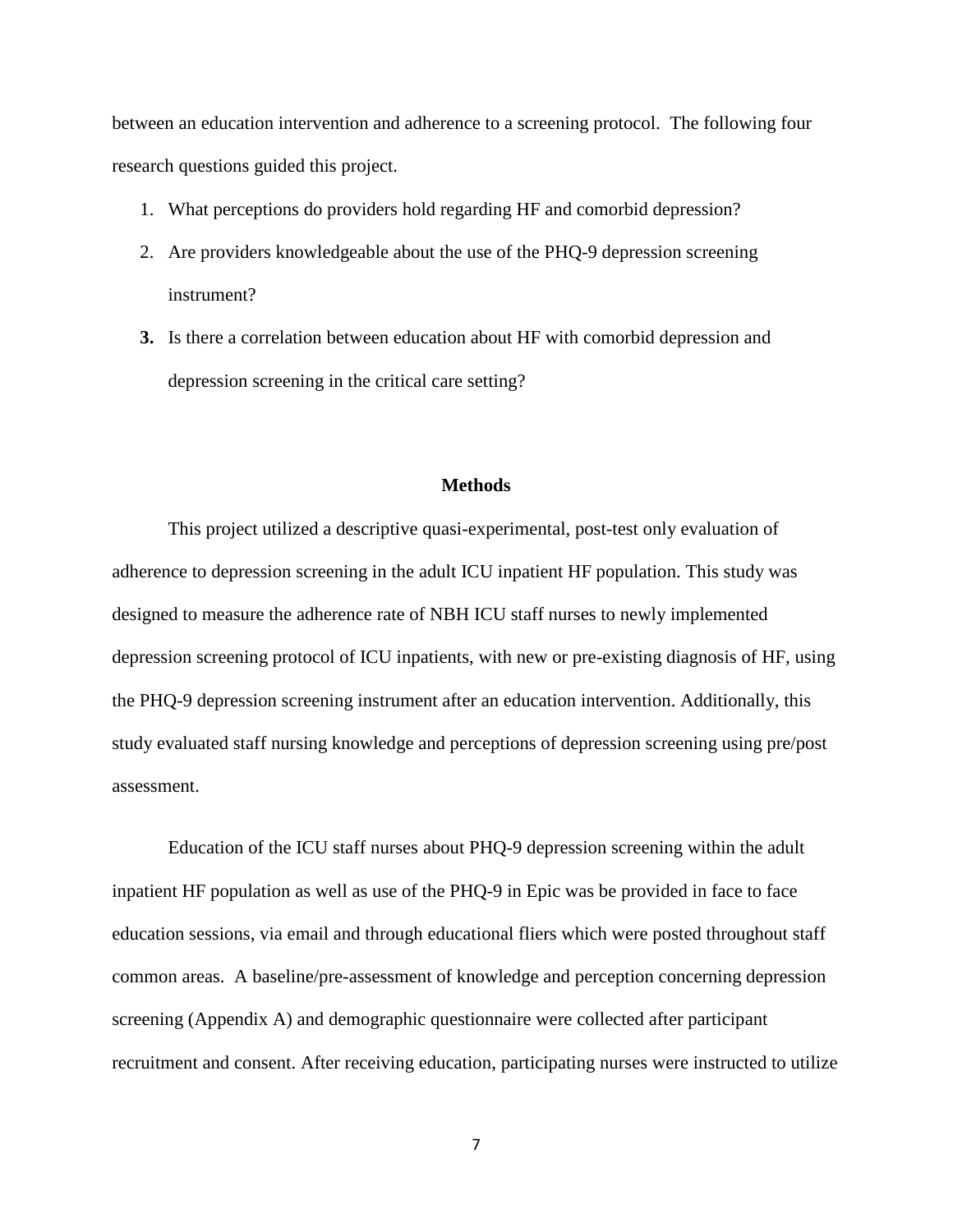the PHQ-9 for any patient they cared for, in the ICU, who had a new or preexisting diagnosis of HF.

A retrospective electronic medical record review was conducted, after patient discharge from the unit and at the end of the study period, to evaluate the number of ICU patients, with a new or pre-existing diagnosis of HF, who was screened for depression appropriately by participating nurse. A post-assessment was given to, and completed by, the consented participating staff nurses at the conclusion of the study period to evaluate for a change in knowledge and perception of depression screening from baseline measure.

#### <span id="page-13-0"></span>**Setting**

The Norton Healthcare (NH) system is the largest in the Louisville, KY region and includes five main hospitals and many urgent care centers offering the residents of Kentucky and Southern Indiana a full range of medical services. Norton Brownsboro Hospital (NBH) is a 175 bed community hospital located in Jefferson County, Kentucky. NBH is one of four hospitals within the Norton Healthcare systems that serve adult patients. Consisting of 30 beds the ICU at NBH is a collective force of nurses and managers who work between the units of 3 East and 5 West. The NBH ICU serves patients admitted with neurologic/neurosurgical, cardiac, pulmonary, medical, surgical and renal critical care needs among others. The study time frame was from September 27, 2017 through October 30, 2017.

#### <span id="page-13-1"></span>**Sample**

The study sample consisted of a primary population of providers and a secondary population of HF patients. The primary population for this study includes NBH ICU staff nurses who agreed to participate in education sessions and depression screening intervention. Up to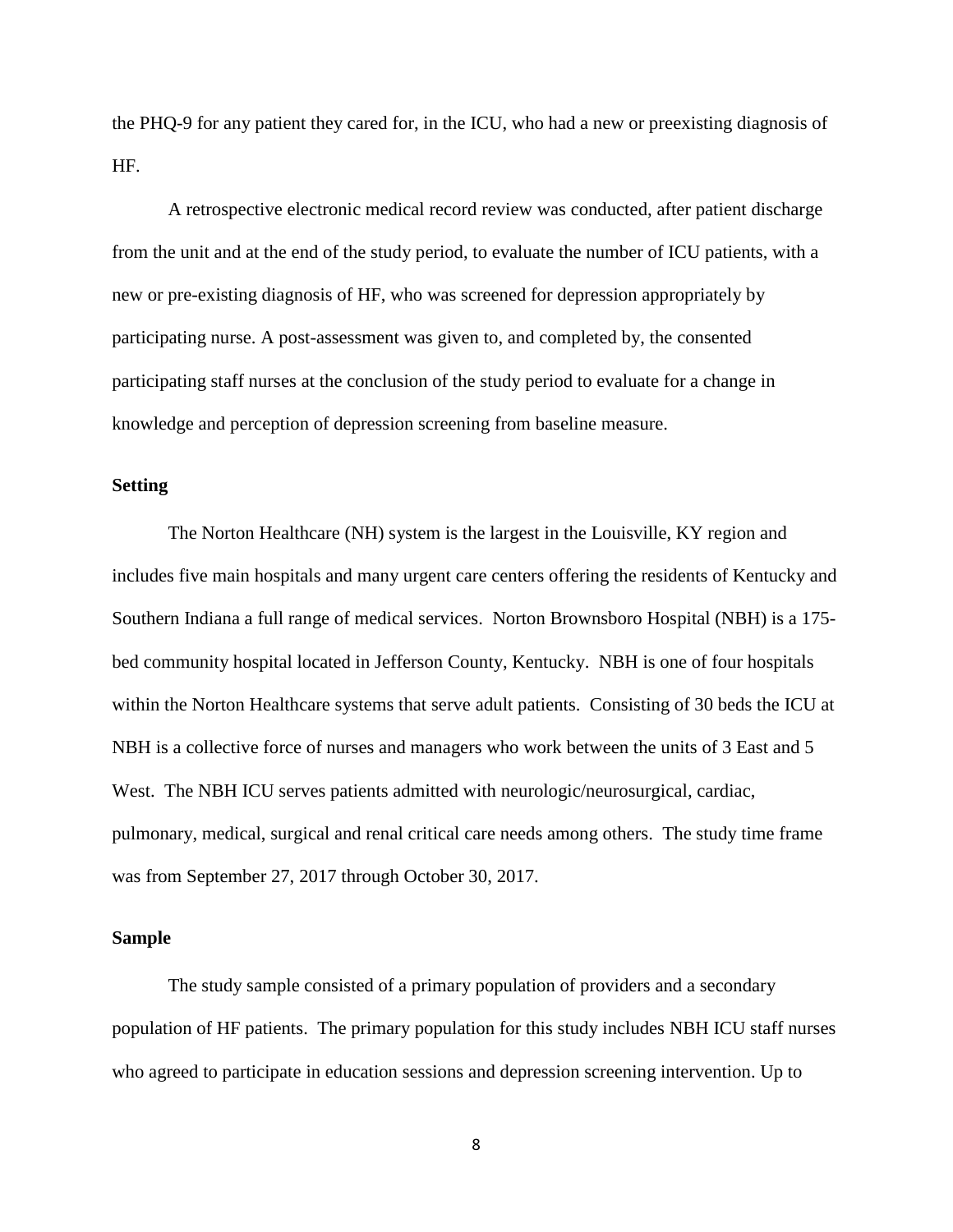approximately 76 staff nurses within the NBH ICU were invited to participate. NBH staff nurses who decline participation were excluded from this study resulting in a total primary population of 33 providers. All participants are ADN or BSN educated nurses, as this is standing criteria for employment as a staff nurse in the unit where the study took place. All ethnicities were included. Agency employed nurses who do not regularly work in NBH ICU were excluded.

The secondary population consists of adult patients, aged 18 years and older, admitted to the Norton Brownsboro ICU with a new or existing diagnosis of HF during the study period. All ethnicities are included. This population was to be screened for depression using the PHQ-9 depression screening instrument by participating nurses.

#### <span id="page-14-0"></span>**Data Collection**

Approvals from the University of Kentucky Institutional Review Board (IRB) and the Norton Healthcare Office of Research and Administration (NHORA) were obtained prior to implementation and the collection of data. Patient charts were obtained from the NBH electronic patient database. Charts were identified using the ICD-10 codes associated with any HF diagnosis during the study period, this was done by the Norton Healthcare data specialists in the Health Information Technologies (HIT) department (Table 1). During data collection, patient records were accessed using the patient medical record numbers (MRN) provided by HIT specialist. A total of 1,012 patient MRNs were returned, eliminating those patients who were seen on an outpatient basis reduced the number of MRNs to 157. The primary investigator (PI) entered each of the remaining 157 medical records to assess if the patient had been in NBH's ICU during their hospitalization and if the patient had been under the care of one or more participating providers. A final yield of 34 MRN's met study criteria for further review. Of those, two were omitted as those patients were admitted with a stroke diagnosis and were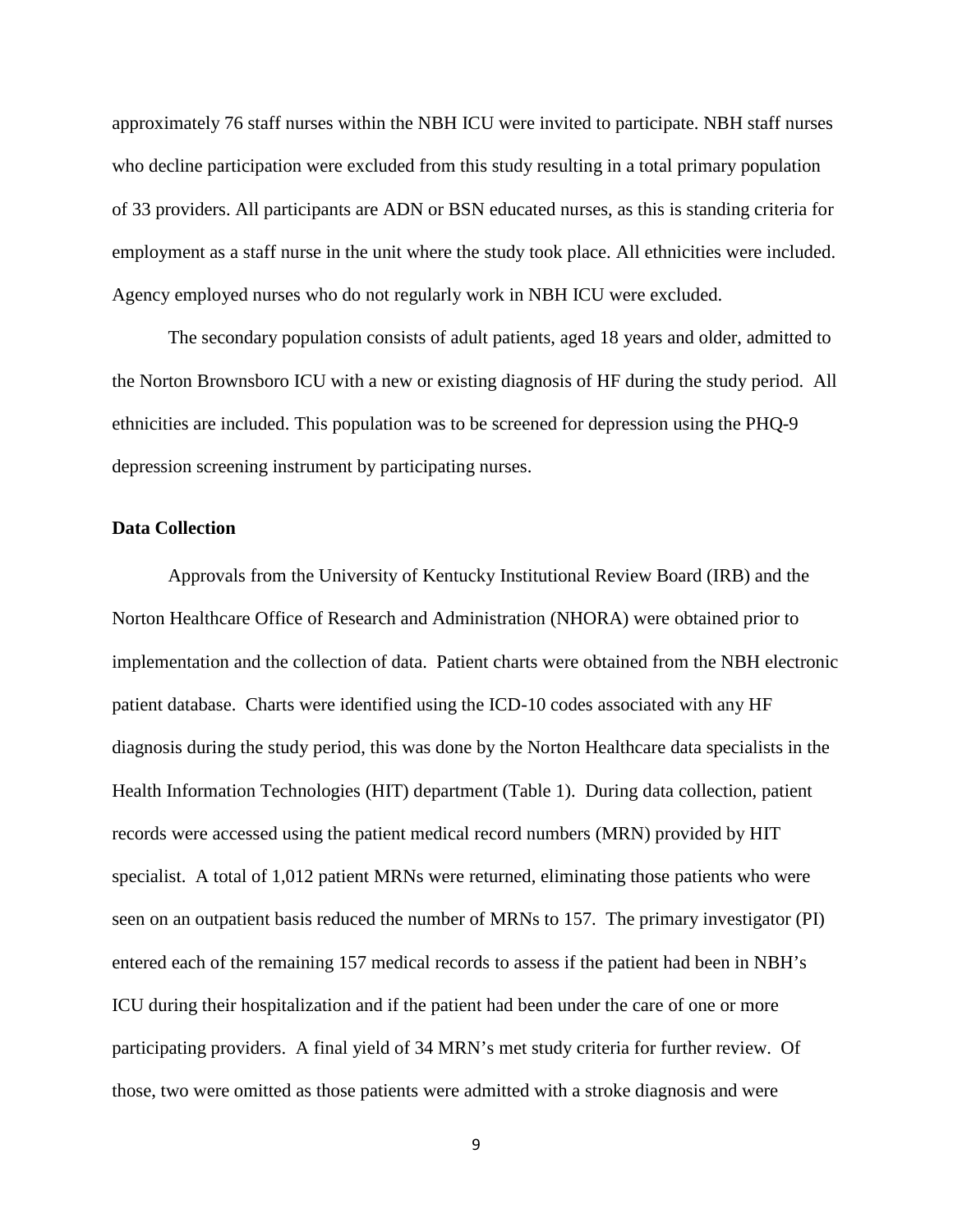therefore screened for depression according to the mandatory protocol already in place. A total of 32 MRN's were utilized for uses in data analysis.

Provider data for analysis consisted of demographic variables: age, education, years nursing experience, years ICU nursing experience, gender, ethnicity, and pre/post knowledge and perception assessments. Data obtained from chart review of the secondary population includes: number of providers who cared for patient, depression screening completion status, and documented reason if screening not completed.

#### <span id="page-15-0"></span>**Data Analysis**

Descriptive statistics, including means, frequency distribution, and SD were used to describe patients' demographic characteristics. McNemar's test was used to test for differences pre-post for knowledge. Paired t-test was used to differentiate pre-post assessment of perception of comorbid depression in HF. All analysis was conducted using Statistical Package for the Social Sciences (SPSS) version 23; a level of *P*<.05 was used for statistical significance throughout.

#### **Results**

<span id="page-15-1"></span>The provider sample demographic characteristics as to age, sex, ethnicity, education level, and nursing experience can be seen in Table 2. Posttest knowledge remained unchanged aside from one item. A marked increase of provider knowledge  $(P = .002)$  was noted regarding the time sensitivity of the PHQ-9 to detect depressive symptoms (Table 3). Both pre- and posttest of perception indicates that the participants agree to strongly agree with the three items, however posttest indicates a significant increase (*P*=.001, *P*=.04) in the level of agreement that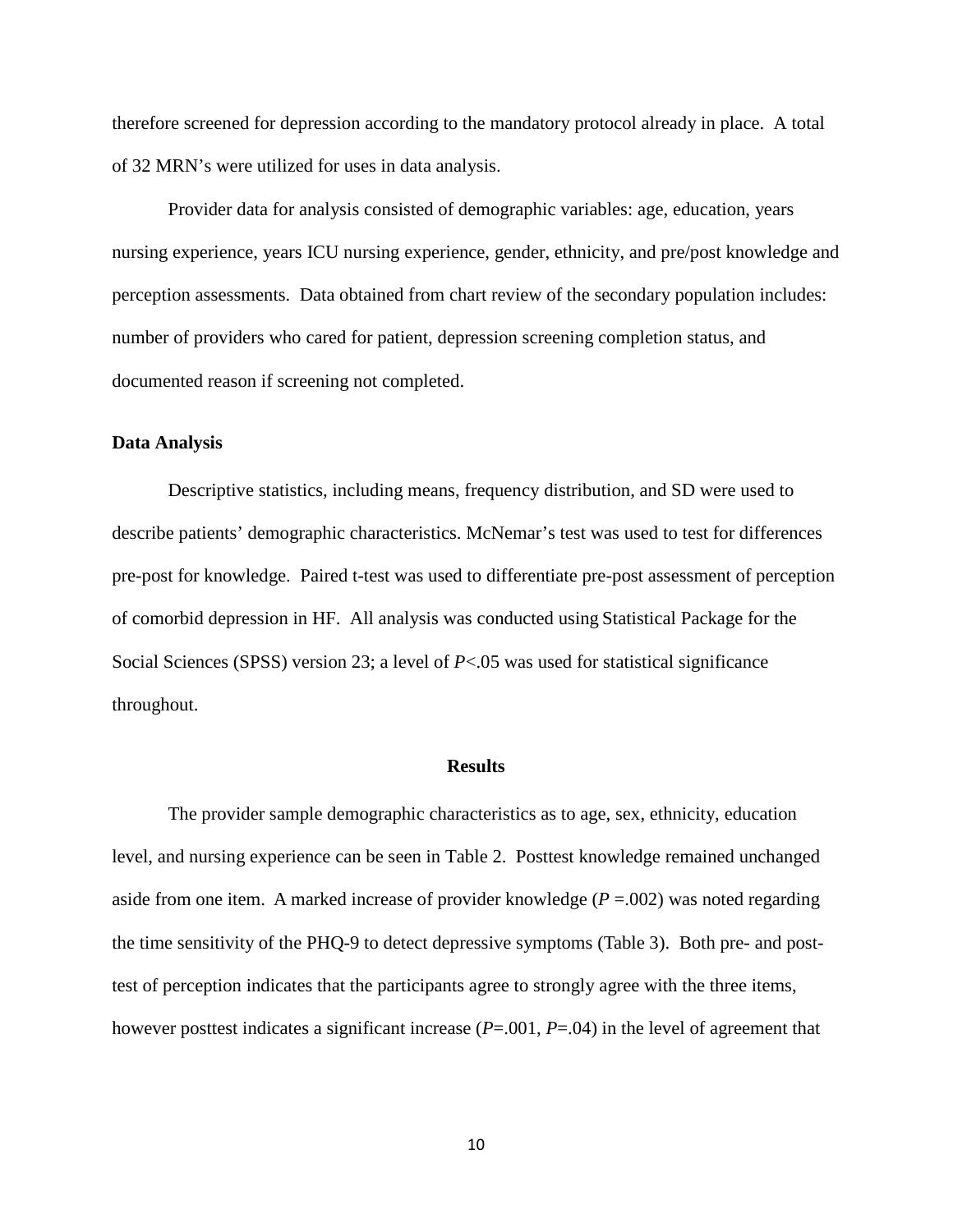Undetected/Untreated depression is both a problem and has a negative impact on the overall health of HF patients (Table 4).

Analysis of chart data revealed that among those who were screened, patients were in the care of an average of 1.6 nurses (SD=2.1, range= 0-6) prior to being screened. Of those who were not screened, patients were in the care of an average of 3.2 nurses (SD=4.2, range=0-19) prior to being screened. Depression screening adherence was at 40.6%. However, for those HF patients who were screened for depression it is noted that the patient was in the care of an average of 1.6 (SD= 2.1, range 0-6) participating providers prior to being screened. Nonadherence was at 59.4%; for those not screened it is noted that those patients were in the care of an average of 3.2 (SD= 4.2, range 1-19) participating providers prior to discharge from ICU.

#### **Discussion**

<span id="page-16-0"></span>This study aimed to determine if a correlation exists between education/knowledge of the burdens of comorbid depression in the HF population and adherence to a depression screening protocol for that population. Findings from this study suggest that there is not a correlation between knowledge and adherence to depression screening for an adult inpatient ICU population.

Despite significant evidence of improved knowledge and increased sensitivity to the burden of comorbid depression in HF patients, non-adherence to a depression screening protocol existed even when patients were screened. This is evidenced by the number of participating providers who cared for the patient prior to the completion of depression screening; out of the 40.6% of the secondary population who were screened for depression, an average of 1.6 participating providers failed to complete depression screening before another provider followed the study protocol. HF patients who were screened for depression according to the study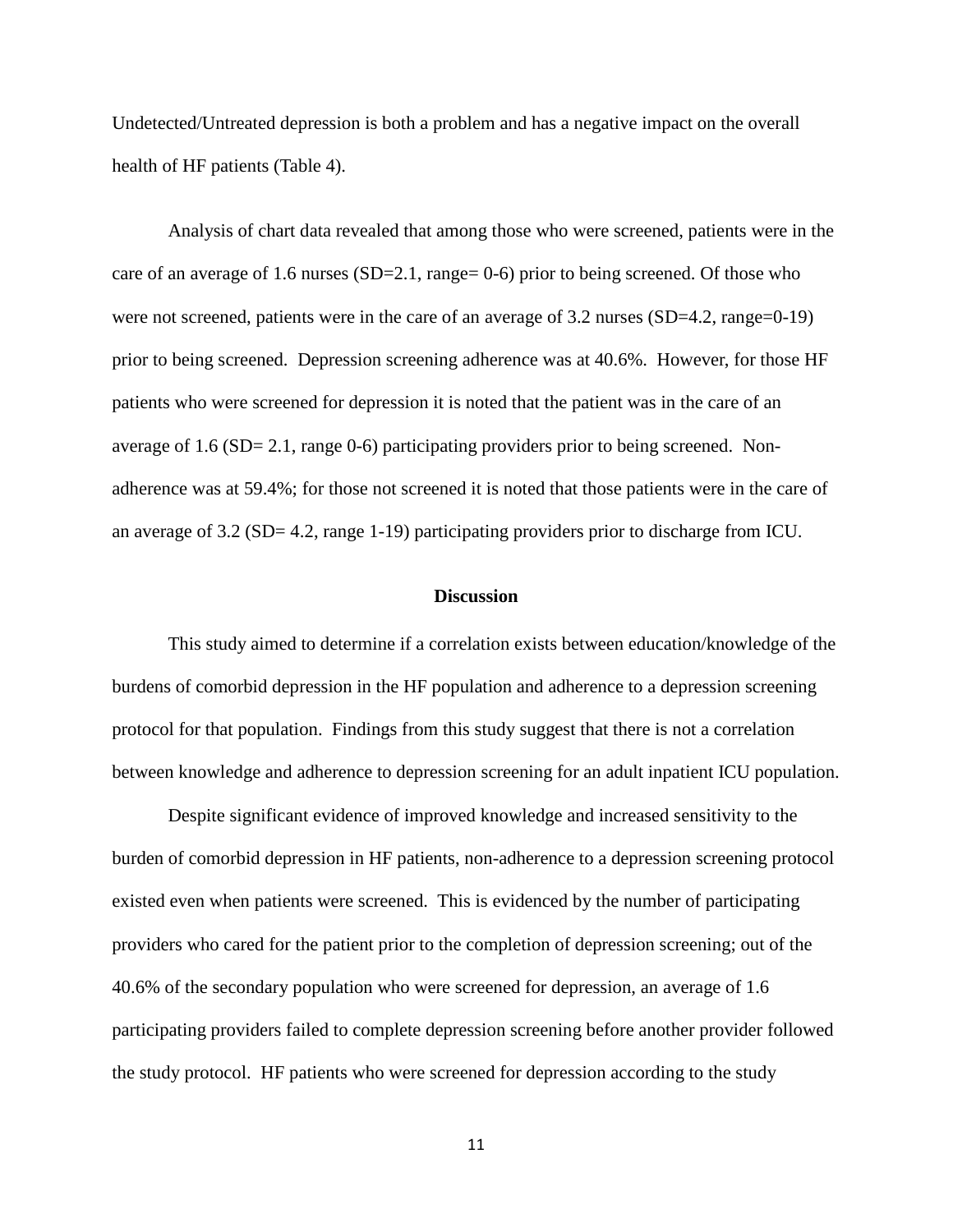protocol were missed by anywhere from 1 to 6 providers who had volunteered to participate in this study before a different participating provider followed protocol. Only 1 participating provider documented a reason for depression screening not being completed, the cited reason indicated that the patient had been discharged and readmitted as a Hosparus patient. As for the 53.8% of the secondary population who were completely missed by the protocol, they were missed by an average of 3.2 participating providers, anywhere from 1 to 19. Of note, one HF patient was under the care of 19 different voluntary participating providers without being screened for depression OR having a documented reason for depression screening not being completed.

Prevention is key to improve and preserve population health. The medical consequence of failing to identify those HF patients at with increased risk of poor outcomes due to comorbid depression is that providers then miss the opportunity to offer and explore treatment options that may improve outcomes. It is important to note that the study unit at NBH does have a PHQ-9 depression screening protocol in place for the stroke population, the adherence to depression screening related to that protocol is 95%; patients who screen positive have results forwarded to their attending physician who then can plan care accordingly (Lindsey R. Siewert, R.N., Neuroscience Clinical Nurse Specialist and stroke coordinator at NBH, personal communication December 1, 2017). It stands to reason that a HF specific depression screening protocol could be equally adhered to, if made a standardized requirement.

#### **Limitations**

<span id="page-17-0"></span>The limitations of this study include small sample of participating nurse providers, making results less reliable for generalizability. Implementation results may be different if the conducted with a larger provider population. Pilot period duration was also a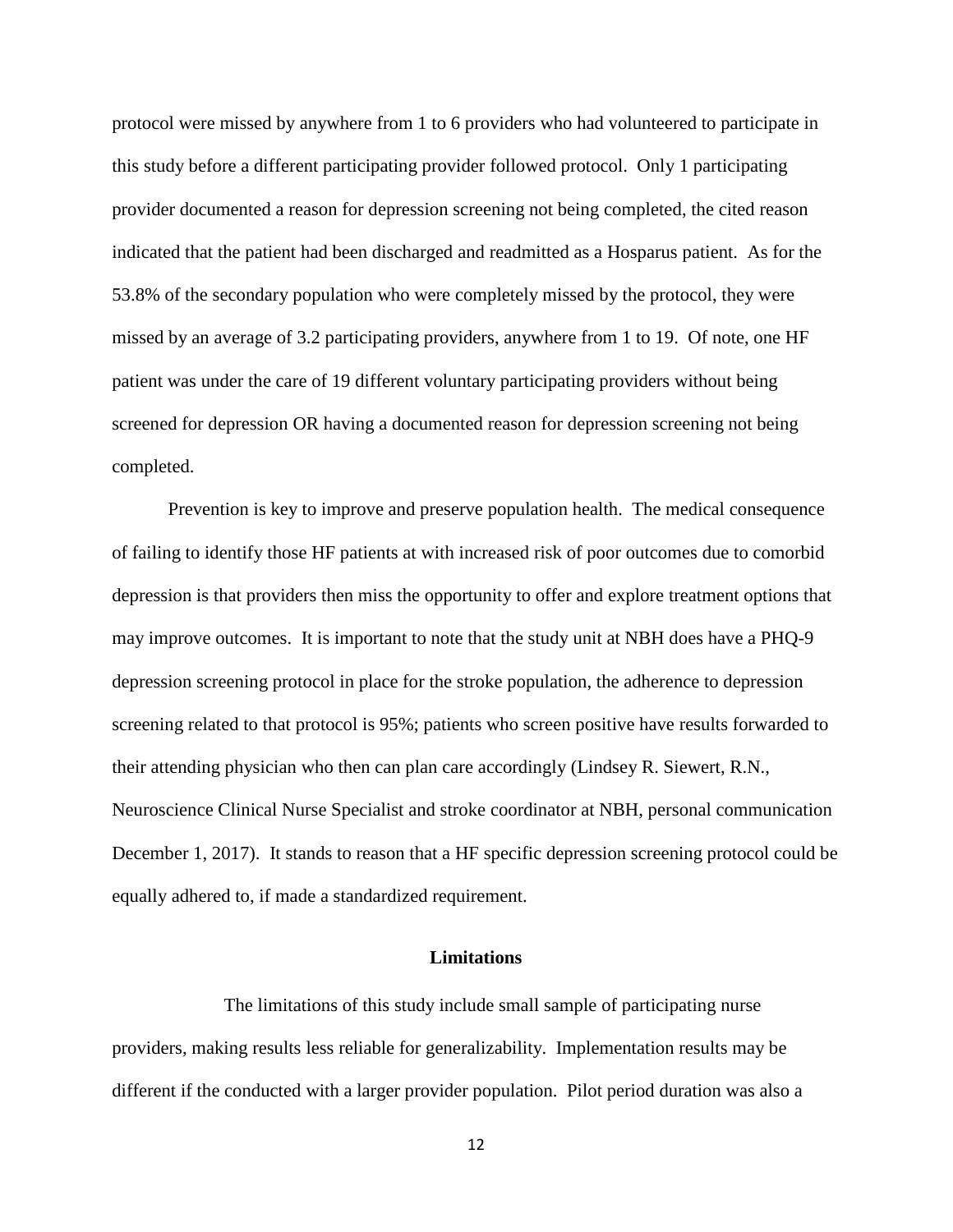limitation. A longer duration may have changed adherence data and/or perceptions of providers. Implementation of the pilot protocol in a single unit was a limitation. Adherence and perceptions may have resulted differently had this protocol been implemented across multiple sites. Additionally, this study it limited by the poor generalizability of results due to the study unit itself. The study unit was chosen due to its lower acuity level of cardiac patients as compared to other critical care units within Norton Healthcare, allowing for contact with HF patients prior to their being lost to discharge.

#### **Recommendations for Future Study**

<span id="page-18-0"></span>To further assess what steps are necessary to comprehensively identify HF patients with comorbid depression, a large scale multi-unit, multi-level comparison study that includes evaluation of factors that contribute to non-adherence of voluntary providers is recommended. In the course of this study it was found that limited evidence exists concerning the treatment of depression in the HF population. More research is needed to investigate what care pathways are most effective in this population. Furthermore, research should be focused according to HF classifications, as needs and functional ability vary with severity of disease. Investigation of what steps are currently being taken by physicians and APRNs when depression is identified in the inpatient HF population.

#### **Conclusion**

<span id="page-18-1"></span>Recommendations to screen the adult population for depression have been issued by USPSTF and recommendations to screen for depression the HF population have been found in international HF guidelines and current research [(Siu, 2016); (SIGN 2016); (Rustad et al., 2013). The US Guidelines have yet to adopt this measure as a requirement (Yancy et al., 2017).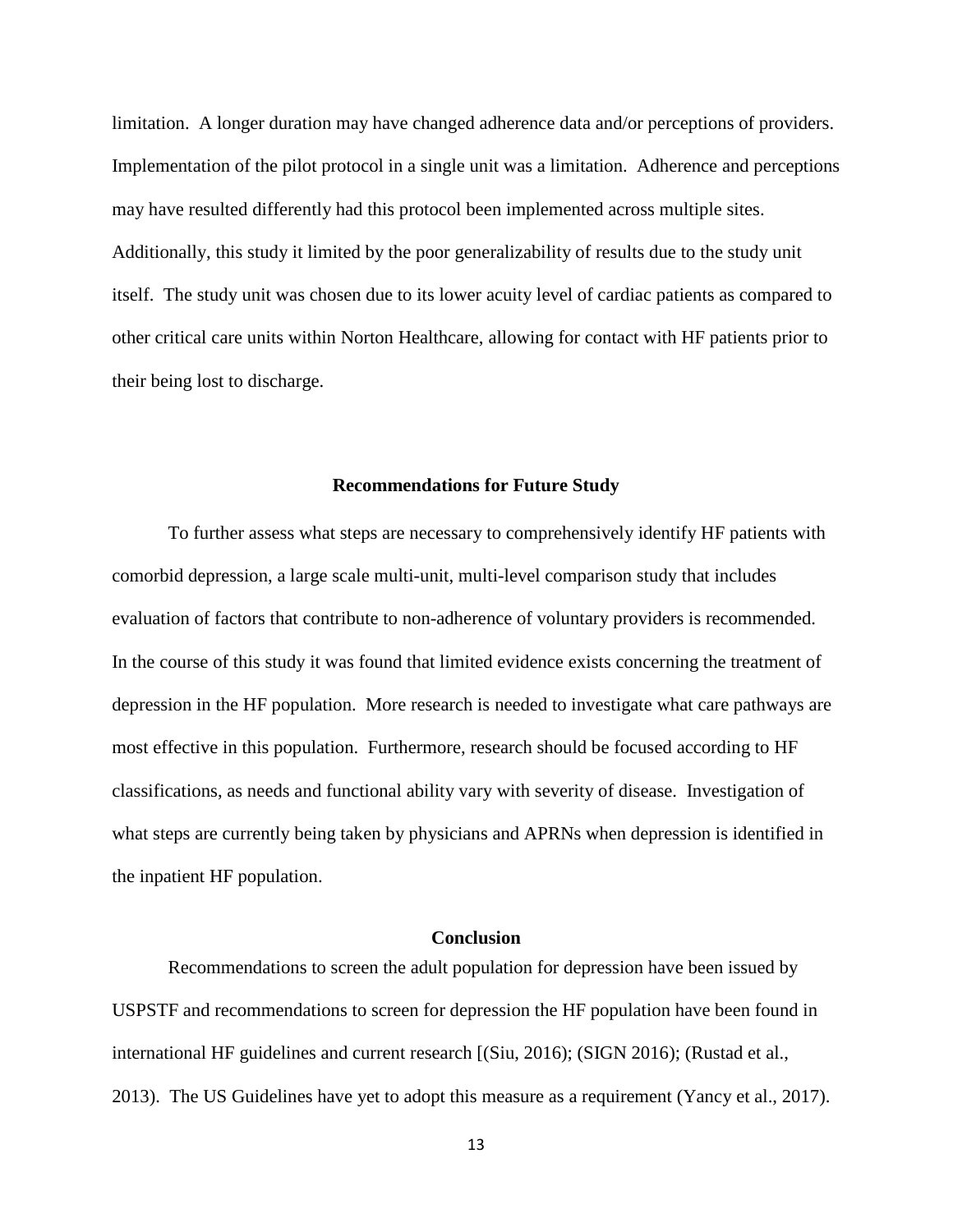Is this because the evidence for the most appropriate and effective treatment is lacking? Or is it because the resources are not in place to manage the burden of treatment that comes with identification of the problem?

In the absence of standardized U.S. guidelines that call for depression screening, this study aimed to determine if a correlation exists between knowledge and sensitivity to the burden of HF with coexisting depression and adherence to a pilot depression screening protocol. Despite increased sensitivity in the perception of depression as a burdensome healthcare factor in the HF population poor adherence to the pilot protocol resulted.

HF is a complex health issue that contributes a massive burden on the healthcare community (AHA, 2017). An important and pervasive contributor to the poor outcomes associated with HF has been identified as worsening symptoms of depression (Sherwood, Andrew, Blumenthal, James & Hinderliter, 2011). We have valid and reliable instruments to identify depression in HF patients.

The healthcare community continues to search for the most appropriate and agreed upon treatment for depression in the HF population. There is evidence to suggest that cognitive behavioral therapy (CBT) targeted towards depression and HF self-care is effective for depression but not for HF self-care or physical functioning; however other benefits result, such as reduced anxiety and fatigue, improved social functioning, and better quality of life as related to health (O'Malley, 2015). Further evidence asserts that there is limited evidence specific to the treatment of depression in the HF population but supports CBT and pharmacologics such as selective serotonin reuptake inhibitors (SSRIs), as safe and effective for the reduction of depressive symptom severity in cardiovascular patients (Rustad et al., 2013).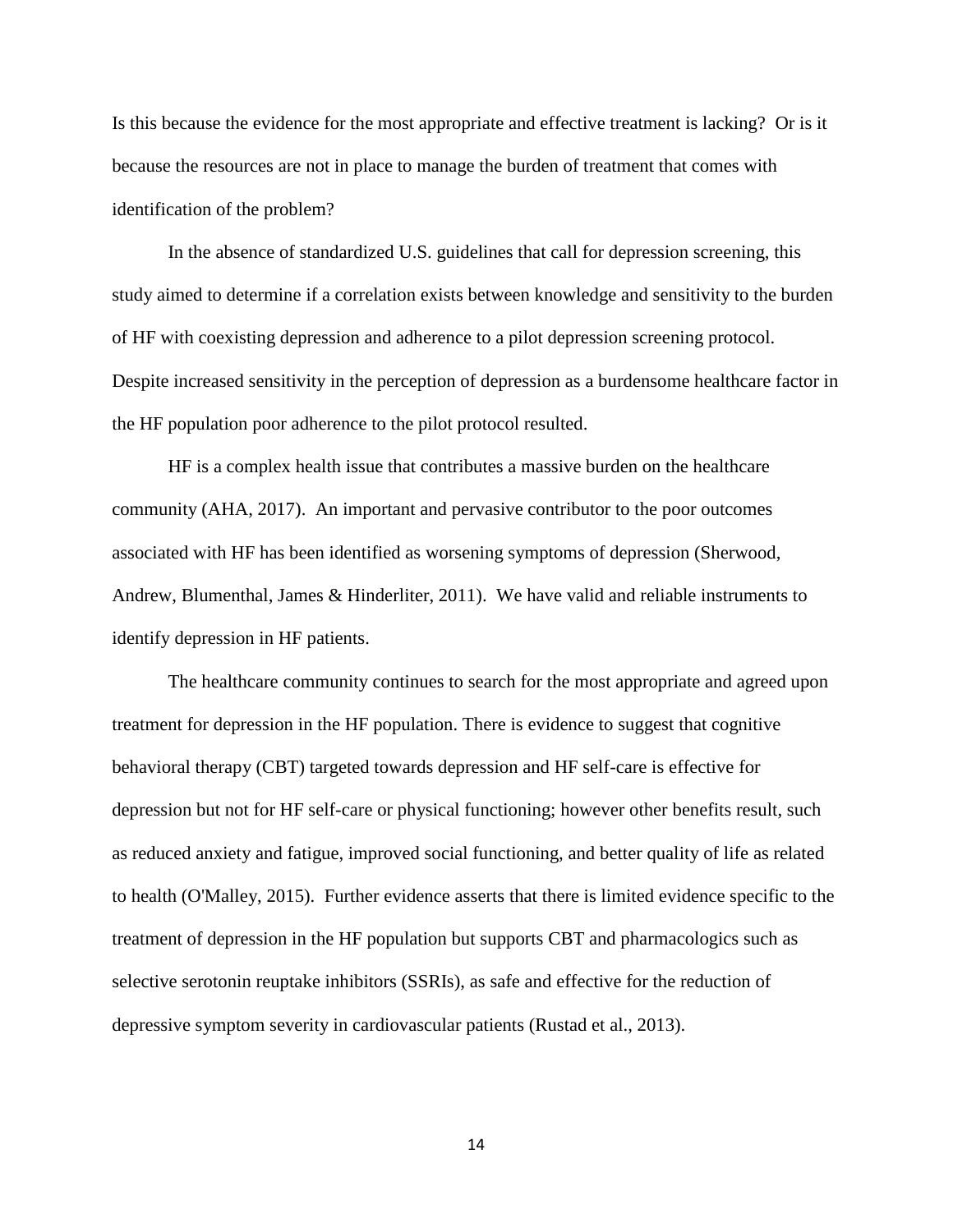In the absence of official US Guideline recommendations that call for screening of all HF patients for depression, healthcare facilities can incorporate a standardized screening protocol to identify depression in the adult inpatient HF population so that treatment decisions can be made.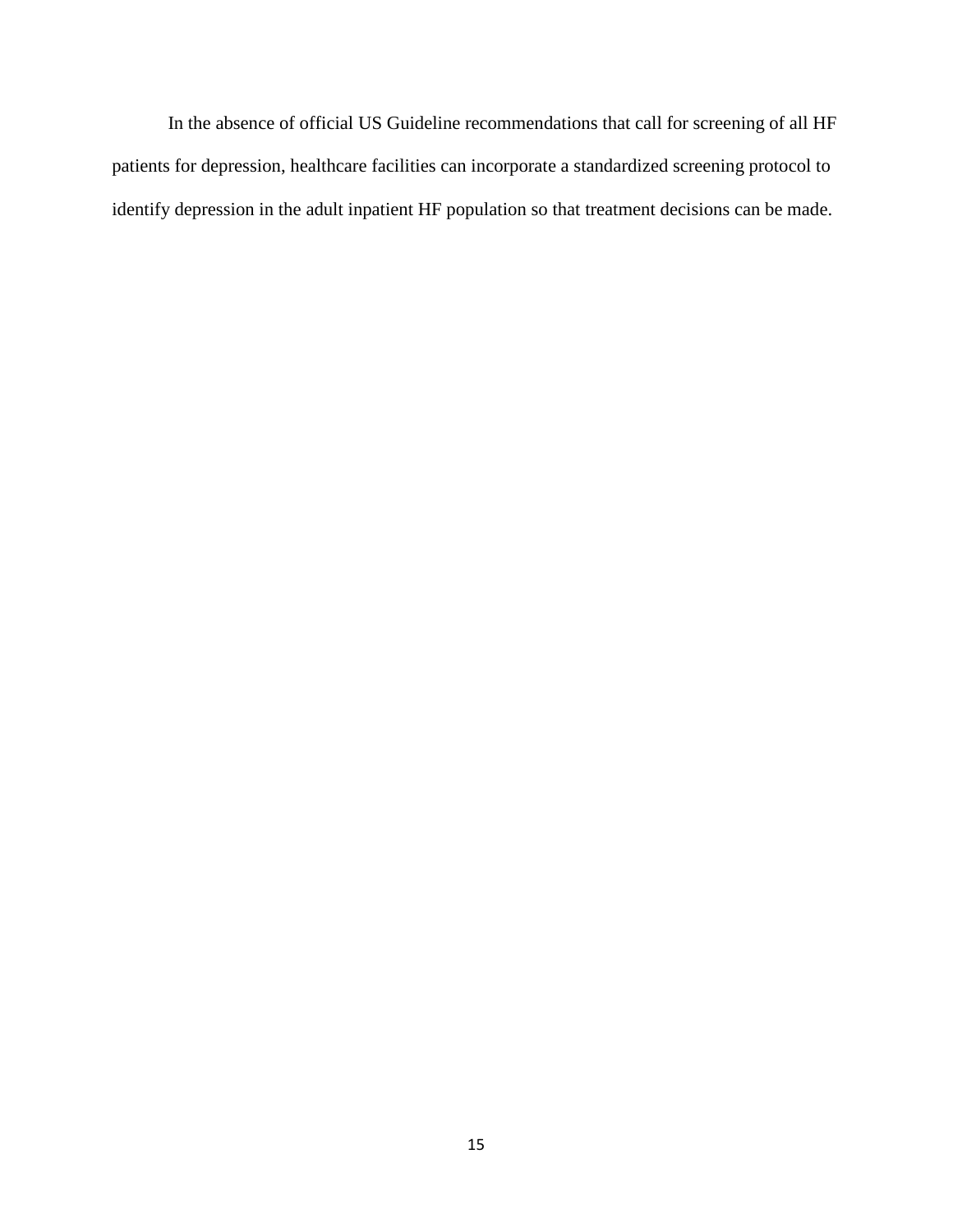#### **References**

- <span id="page-21-0"></span>American Heart Association (AHA). (2017). Cardiovascular Disease: A Costly Burden for America Projections Through 2035. Retrieved December 3, 2017, from http://www.heart.org/idc/groups/heartpublic/@wcm/@adv/documents/downloadable/ucm\_491543.pdf
- Center for Disease Control and Prevention. (2011). About Heart Disease and Stroke: Consequences & Costs. Retrieved from http://millionhearts.hhs.gov/abouthds/costconsequences.html
- Ceccarini, M., Manzoni, G.M., Castelnuovo, G. (2014) Assessing depression in cardiac patients: What measures should be considered?. *Depression Research and Treatment, 2014*, 1-17. http://dx.doi.org/10.1155/2014/148256
- Delville, C.L., Mcdougall, G. (2008). A systematic review of depression in adults with heart failure: instruments and incidence. *Issues in Mental Health Nursing*. 29, 1002-1017.
- Deveney, Belnap, Mazumdar, & Rollman. (2016). The prognostic impact and optimal timing of the Patient Health Questionnaire depression screen on 4-year mortality among hospitalized patients with systolic heart failure. *General Hospital Psychiatry, 42*, 9-14.
- Fischer, H.F., Klug, C., Roeper, K., Blozik, E., Edelmann, F., Eisele, M., Stork, S., Wachter, R., Scherer, M., Rose, M., Herrmann-Lingen, C. (2013). Screening for mental disorders in heart failure patients using computer-adaptive tests. *Quality of Life Research*. 23, 1609- 1618.
- Freedland, K. E., Carney, R. M., Rich, M. W., Steinmeyer, B. C., Skala, J. A., & Dávila-Román, V. G. (2016). Depression and Multiple Rehospitalizations in Patients With Heart Failure. *Clinical Cardiology*, *39*(5), 257-262. doi:10.1002/clc.22520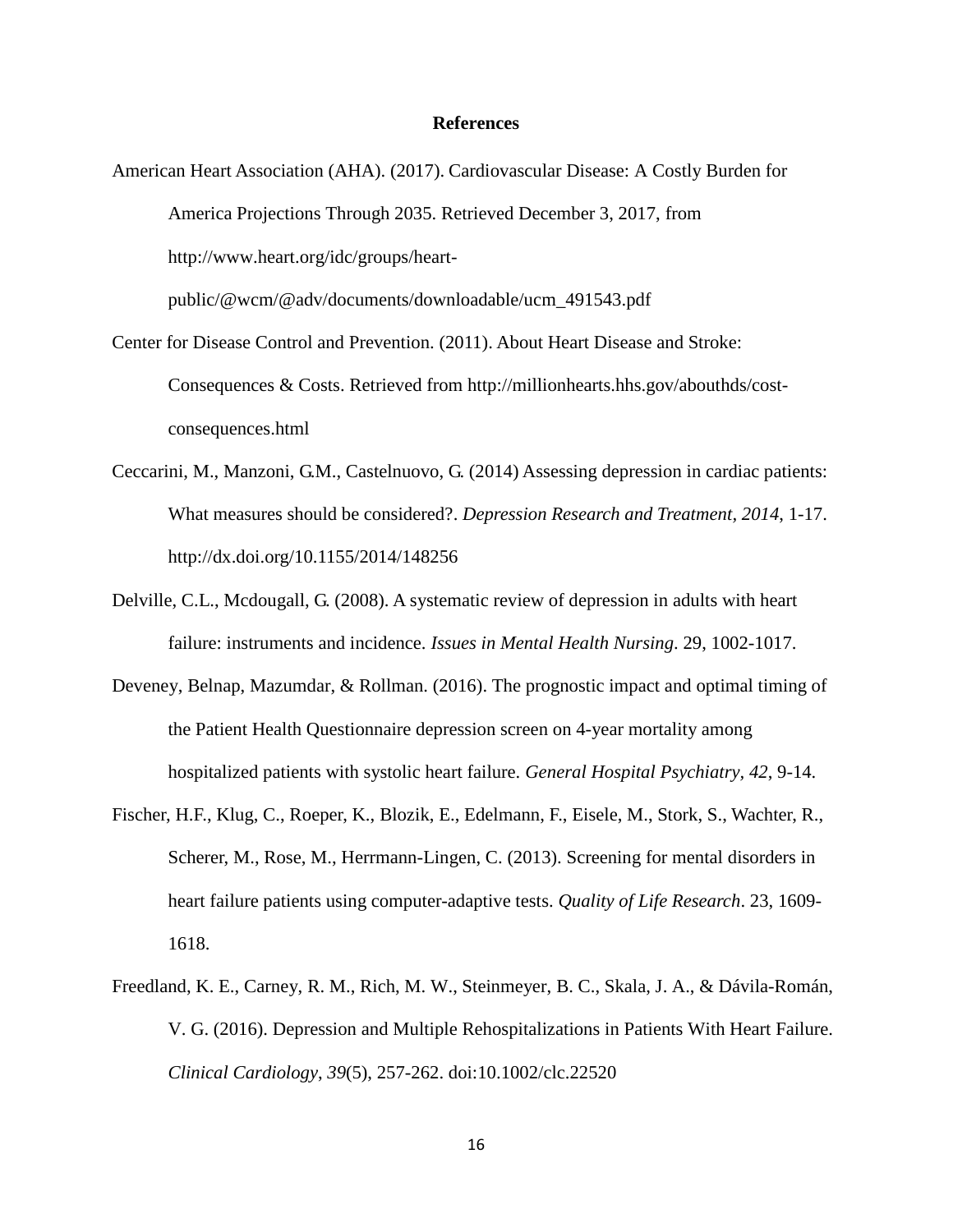- Hammash, M.H., Hall, L.A., Lennie, T.A., Heo, S., Chung, M.L., Lee, K.S., Moser, D.K. (2012). Psychometrics of the PHQ-9 as a measure of depressive symptoms in patients with heart failure. *European Journal of Cardiovascular Nursing*. 12(5) 446-453.
- Haworth, J.E., Moniz-Cook, E., Clark, A.L., Wang, M., Cleland, J.G.F., (2007). An evaluation of two self-report screening measures for mood in an out-patient chronic heart failure population. *International Journal of Geriatric Psychiatry* 22, 1147-1153.
- Heidenreich, P. A., Albert, N. M., Allen, L. C., Bluemke, D. S., Butler, J. L., Fonarow, G. G., . . . Trogdon, J. (2013). Forecasting the Impact of Heart Failure in the United States: A Policy Statement From the American Heart Association. *Circulation: Heart Failure, 6*(3), 606- 619.
- Hilton, T.M., Psychol, M., Parker, G., McDonald, S., Heruc, G.A., Olley, A., Brothchie, H, Friend, C., Walsh, W., (2006). A validation study of two brief measures of depression in the cardiac population: The DMI-10 and DMI-18. *Psychosomatics*. 47(2), 129-135.
- Johansson, P., Dahlstrom, U., Brostrom, A. (2006) The measurement and prevalence of depression in patients with chronic heart failure. *Progress in Cardiovascular* Nursing. 21 28-36. DOI: 10.1111/j.0197-3118.2006.04644.x
- Johnson, T.J., Basu, S., Pisani, B.A., Avery, E.F., Mendez, J.C., Calvin, J.E., Powell, L.H. (2012). Depression predicts repeated heart failure hospitalizations. *Journal of Cardiac Failure*. 18(3), 246-252
- Khavjou, O., Phelps, D., & Leib, A. (2016). Projections of Cardiovascular Disease Prevalence and Costs: 2015 – 2035. Retrieved December 3, 2017, from http://www.heart.org/idc/groups/heartpublic/@wcm/@adv/documents/downloadable/ucm\_491513.pdf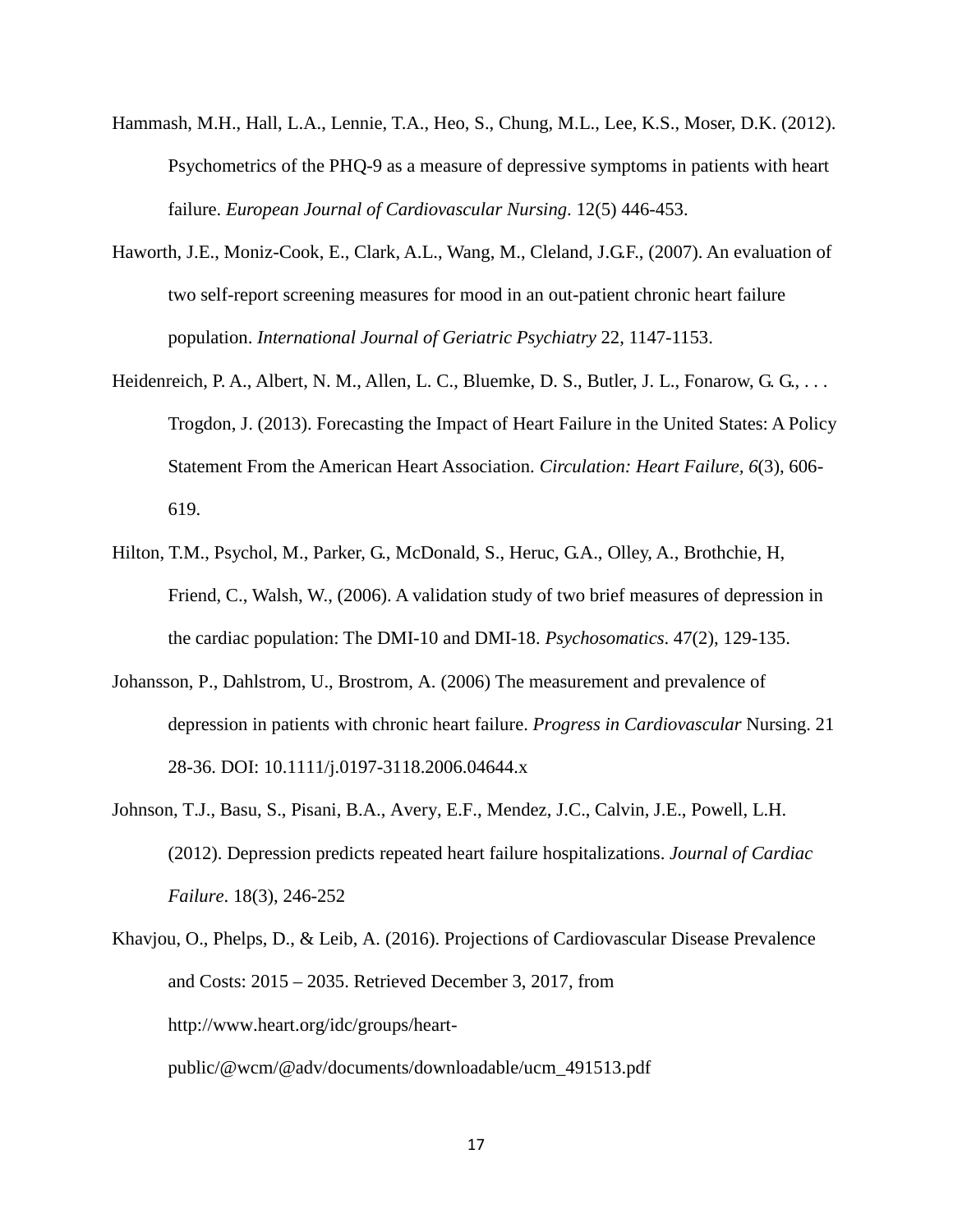- Maeda, U., Shen, B., Schwarz, E. R., Farrell, K. A., & Mallon, S. (2013). Self-efficacy mediates the associations of social support and depression with treatment adherence in heart failure patients. *International Journal of Behavioral Medicine*, *20*(1), 88-96. doi:10.1007/s12529-011-9215-0
- Mbakwen, A., Aina, F., Amadi, C. (2016). Depressionn in Patients with Heart failure: Is enough being done?. *Cardiac Failure Review* 2016;2(2):110–2 https://doi.org/10.15420/cfr.2016:21:1
- Newhouse, R. P., Dearholt, S. L., Poe, S. S., Pugh, L. C., & White, K. M. (2005). Johns Hopkins Nursing Evidence-Based Practice rating scale*.* Baltimore, MD*, The Johns Hopkins Hospital; Johns Hopkins School of Nursing.*
- O'Malley, P. (2015). Reframing Depression Treatment in Heart Failure. *JAMA Internal Medicine, 175*(11), 1782.
- Rustad, J. K., Stern, T. A., Hebert, K. A., & Musselman, D. L. (2013). Diagnosis and Treatment of Depression in Patients with Congestive Heart Failure: A Review of the Literature. *The Primary Care Companion for CNS Disorders*, *15*(4), PCC.13r01511.

<http://doi.org/10.4088/PCC.13r01511>

- Scottish Intercollegiate Guidelines Network (SIGN). Management of chronic heart failure. A national clinical guideline. Edinburgh (Scotland*): Scottish Intercollegiate Guidelines Network* (SIGN); 2007 Feb. 53p. (SIGN publication; no. 35).
- Scottish Intercollegiate Guidelines Network (SIGN). Management of chronic heart failure. A national clinical guideline. Edinburgh (Scotland): *Scottish Intercollegiate Guidelines Network* (SIGN); 2016 March. (SIGN publication; no. 147).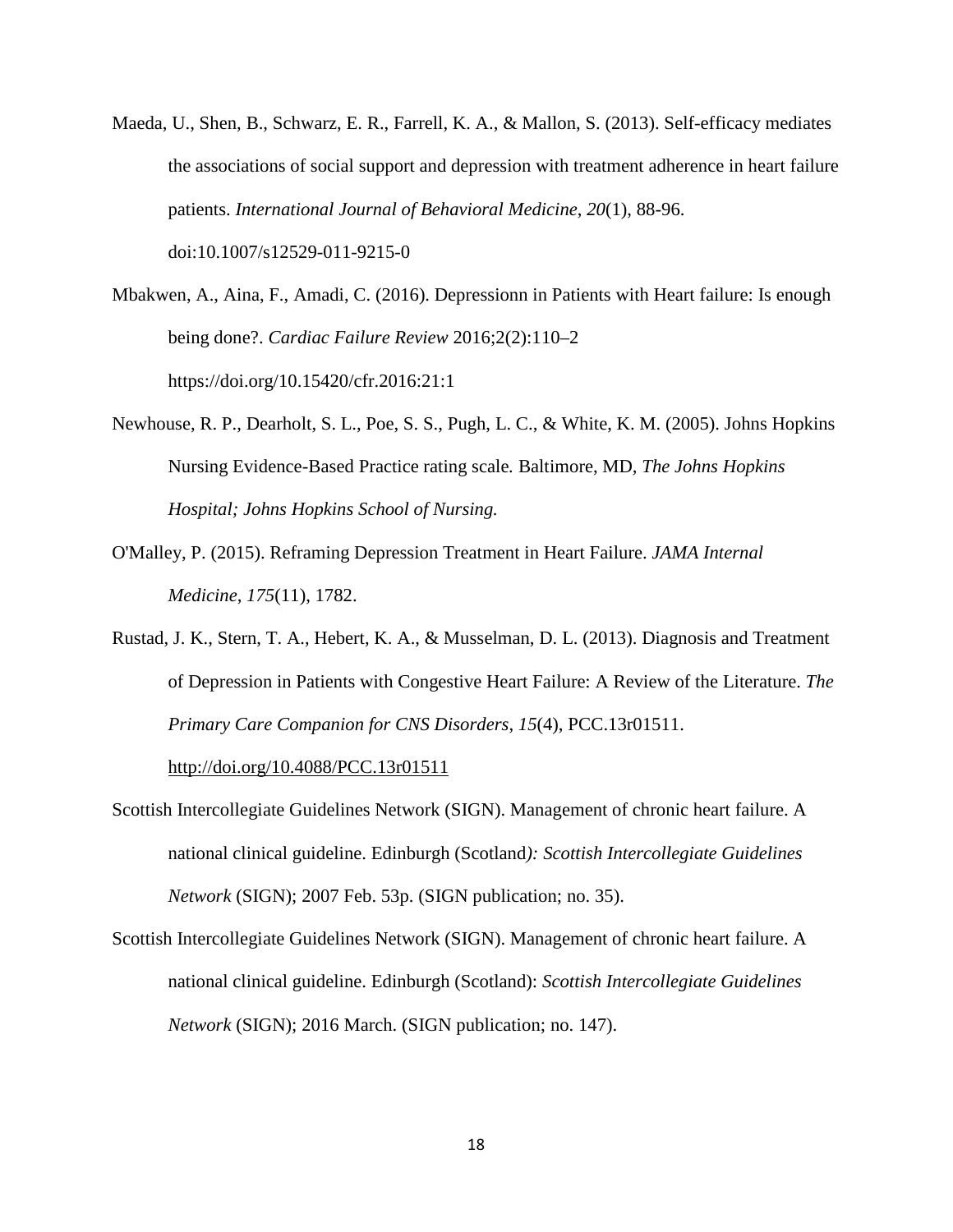- Sherwood, Andrew, Blumenthal, James A., Hinderliter, Alan L., Koch, Gary G., Adams, Kirkwood F., Dupree, Carla Sueta, . . . Connor, Christopher M. (2011). Worsening Depressive Symptoms Are Associated With Adverse Clinical Outcomes in Patients With Heart Failure. *Journal of the American College of Cardiology, 57*(4), 418-423.
- Siu, A.L., (2016) Screening for Depression in Adults US Preventive Services Task Force Recommendation Statement. *JAMA.* ;315(4):380–387. doi:10.1001/jama.2015.18392
- Ski, C.F., Thompson, D.R,, Hare, D.L., Stewart, A.G., Watson, R., (2012). Cardiac Depression Scale: Mokken scaling in heart failure patients. *Health and Quality of Life Outcomes*. 10, 1-5
- Smith, L., (2010) Evaluation and treatment of depression in patients with heart failure. *Journal of the American Academy of Nurse Practitioners*. 22, 440-448. doi: 10.111/j.1745- 7599.2010.005333.x

Yancy, C., Jessup, M., Bozkurt, B., Butler, J., Casey, D., Colvin, M., . . . Westlake, C. (2017). 2017 ACC/AHA/HFSA Focused Update of the 2013 ACCF/AHA Guideline for the Management of Heart Failure: A Report of the American College of Cardiology/American Heart Association Task Force on Clinical Practice Guidelines and the Heart Failure Society of America. *Journal of the American College of Cardiology, 70*(6), 776-803.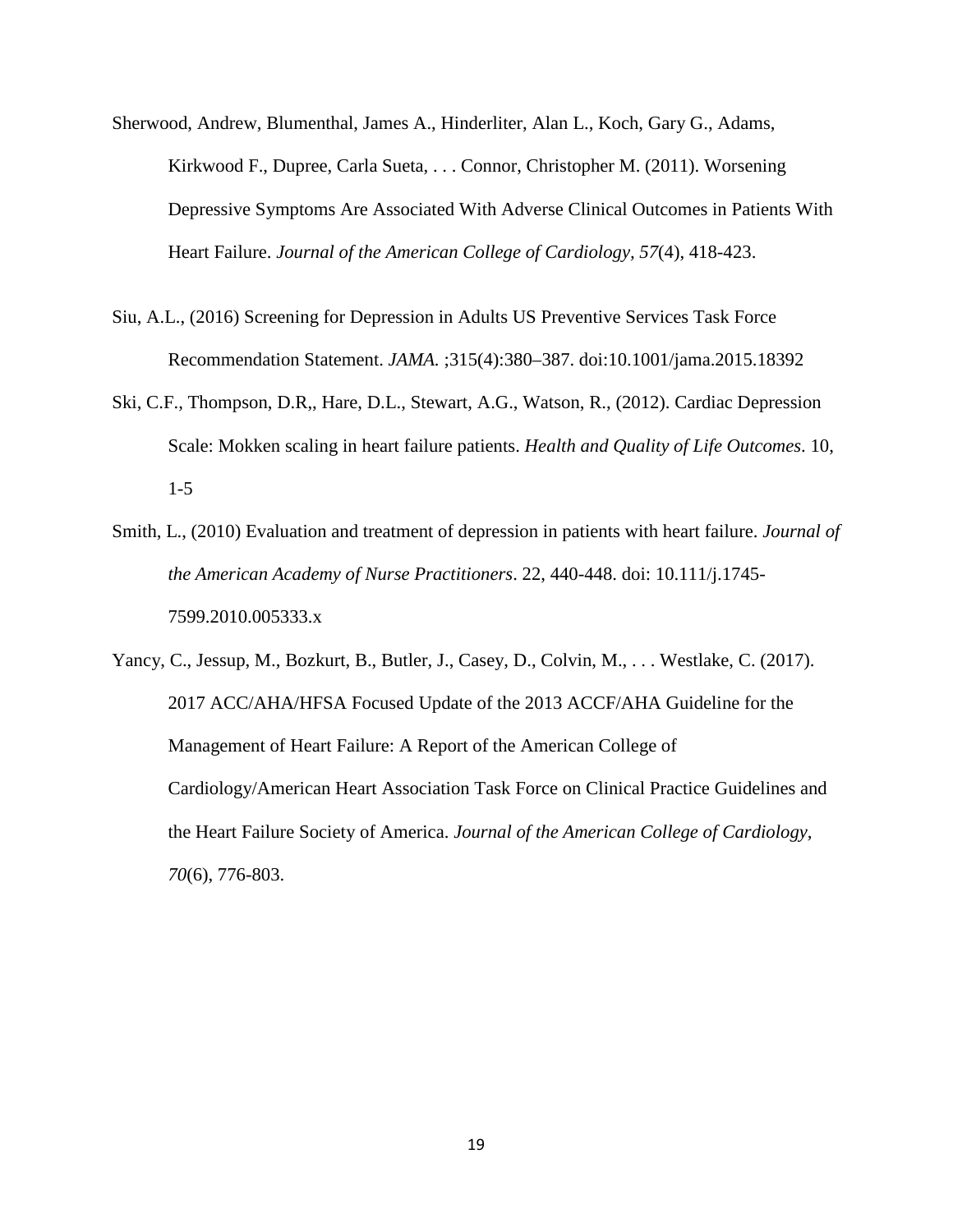| <b>Inclusion Criteria List of Heart Failure ICD-10 Codes</b> |                                                                                   |  |  |  |
|--------------------------------------------------------------|-----------------------------------------------------------------------------------|--|--|--|
| ICD-10                                                       | Diagnosis Definition                                                              |  |  |  |
| Codes                                                        |                                                                                   |  |  |  |
| 11.0                                                         | Hypertensive heart disease with heart failure                                     |  |  |  |
| 113.0                                                        | Hypertensive heart and chronic kidney disease with heart failure and stage 1      |  |  |  |
|                                                              | through stage 4 chronic kidney disease, or unspecified chronic kidney disease     |  |  |  |
| 13.2                                                         | Hypertensive heart and chronic kidney disease with heart failure and with stage 5 |  |  |  |
|                                                              | chronic kidney disease, or end stage renal disease                                |  |  |  |
| 150.20                                                       | Unspecified systolic (congestive) heart failure                                   |  |  |  |
| 150.21                                                       | Acute systolic (congestive) heart failure                                         |  |  |  |
| 150.22                                                       | Chronic systolic (congestive) heart failure                                       |  |  |  |
| 150.23                                                       | Acute on chronic systolic (congestive) heart failure                              |  |  |  |
| 150.30                                                       | Unspecified diastolic (congestive) heart failure                                  |  |  |  |
|                                                              |                                                                                   |  |  |  |
| 150.31                                                       | Acute diastolic (congestive) heart failure                                        |  |  |  |
|                                                              |                                                                                   |  |  |  |
| 150.32                                                       | Chronic diastolic (congestive) heart failure                                      |  |  |  |
| 150.33                                                       | Acute on chronic diastolic (congestive) heart failure                             |  |  |  |
| 150.41                                                       | Acute combined systolic (congestive) and diastolic (congestive) heart failure     |  |  |  |
|                                                              |                                                                                   |  |  |  |
| 150.42                                                       | Chronic combined systolic (congestive) and diastolic (congestive) heart failure   |  |  |  |
| 150.43                                                       | Acute on chronic combined systolic (congestive) and diastolic (congestive) heart  |  |  |  |
|                                                              | failure                                                                           |  |  |  |
|                                                              |                                                                                   |  |  |  |
| 150.9                                                        | Heart failure, unspecified                                                        |  |  |  |
| 142.90                                                       | Cardiomyopathy                                                                    |  |  |  |

Table 1. Inclusion List of Heart Failure ICD-10 Codes

# Table 2. Nurse Participant Demographics n=33

|                                  | Mean (SD) or $n$ (%) |
|----------------------------------|----------------------|
| Age                              | 34.9 (9.7)           |
| <b>Education</b>                 |                      |
| <b>ADN</b>                       | 6(18%)               |
| <b>BSN</b>                       | 27 (82%)             |
| Years experience as a nurse      | 7.2(8.7)             |
| Years experience as an ICU nurse | 6(8.1)               |
| Gender                           |                      |
| Female                           | 24 (73%)             |
| <b>Male</b>                      | 9(27%)               |
| Race                             |                      |
| <b>Black or African American</b> | 1(3%)                |
| <b>Caucasian</b>                 | 30 (91%)             |
| American Indian/ Alaskan Native  | 0                    |
| <b>Asian</b>                     | $\Omega$             |
| <b>Hispanic</b>                  | 2(6%)                |
|                                  |                      |
|                                  |                      |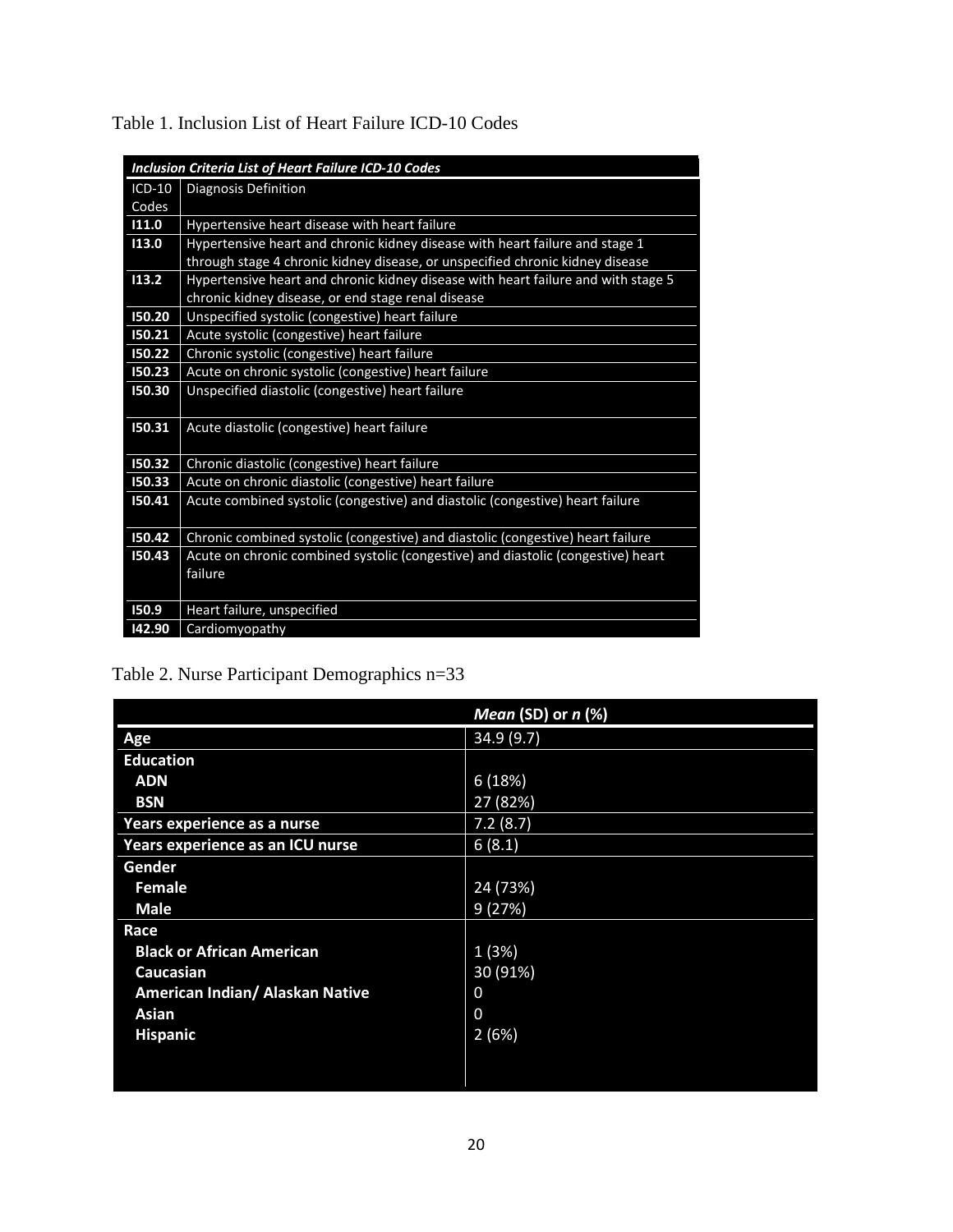Table 3. Pre-post Knowledge Assessment n=33

|                      | Pre<br>% correct | <b>Post</b><br>% correct | р         |
|----------------------|------------------|--------------------------|-----------|
| The PHQ-9 tool is    | 100%             | 100%                     | <b>NA</b> |
| used to assess for   |                  |                          |           |
| what condition?      |                  |                          |           |
| <b>Depression</b>    |                  |                          |           |
| How do you access    | 100%             | 100%                     | <b>NA</b> |
| the PHQ-9 tool for   |                  |                          |           |
| patient assessment?  |                  |                          |           |
| <b>Flowsheets</b>    |                  |                          |           |
| The PHQ-9 monitors   | 46%              | 85%                      | .002      |
| for symptoms of      |                  |                          |           |
| depression that have |                  |                          |           |
| been present for: 2  |                  |                          |           |
| <b>Weeks</b>         |                  |                          |           |
| <b>Symptoms of</b>   | 98%              | 98%                      | <b>NA</b> |
| depression have no   |                  |                          |           |
| effect on self-      |                  |                          |           |
| efficacy or          |                  |                          |           |
| adherence to         |                  |                          |           |
| medical treatment.   |                  |                          |           |
| <b>False</b>         |                  |                          |           |

Table 4. Pre-post Perception Assessment of Untreated/ Undetected Depression n=33

|                                                                                            | Pre<br>Mean (SD) | <b>Post</b><br>Mean (SD) | р    |
|--------------------------------------------------------------------------------------------|------------------|--------------------------|------|
| Is a problem in the<br>heart failure patient<br>population                                 | 2.1(1.1)         | 1.4(0.7)                 | .001 |
| <b>Negatively impacts</b><br>the overall health of<br>individual heart<br>failure patients | 1.8(1.3)         | 1.4(0.7)                 | .04  |
| <b>Negatively impacts</b><br>medical compliance<br>of individual heart<br>failure patients | 1.9(1.3)         | 1.4(0.7)                 | .09  |